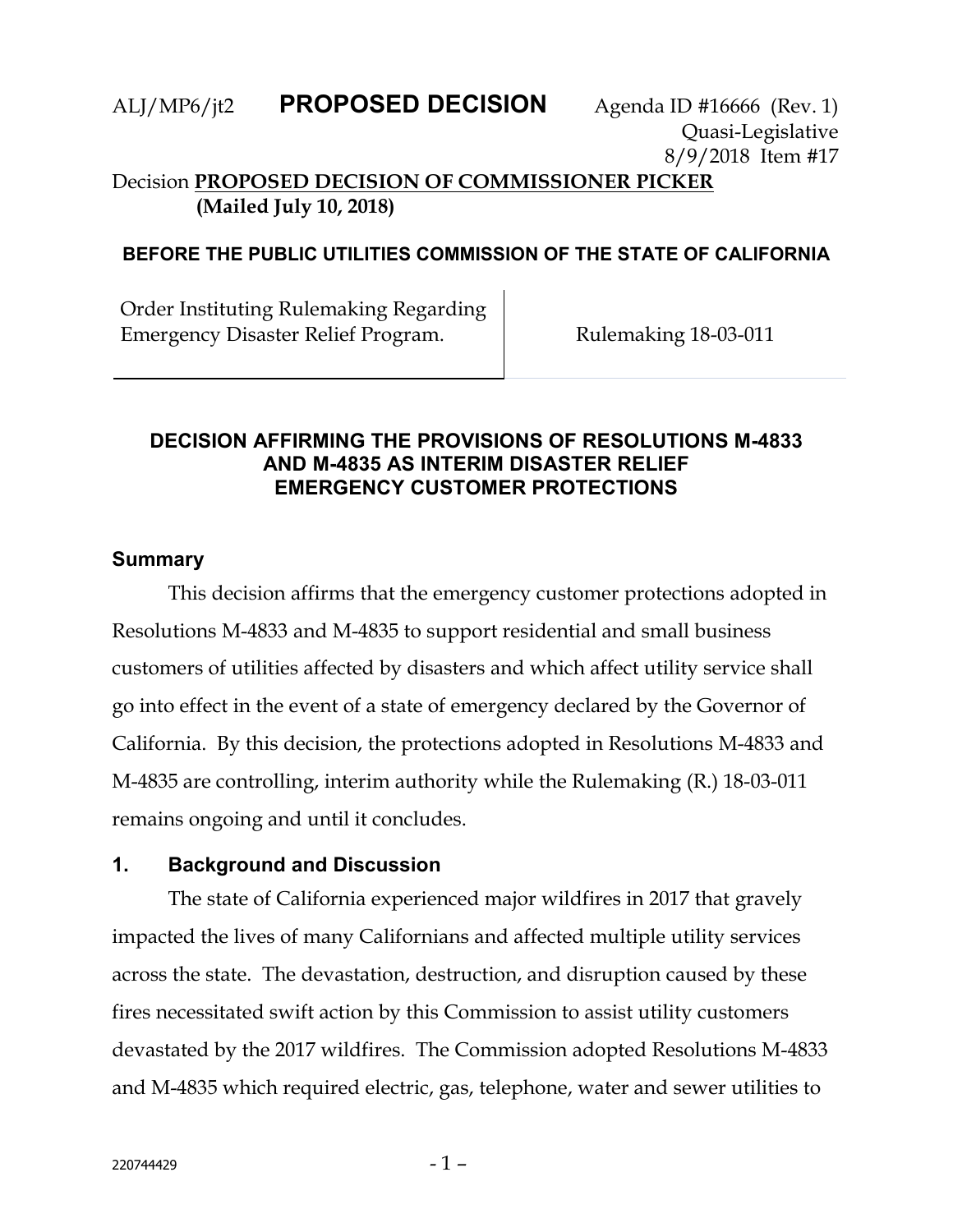$\overline{a}$ 

# R.18-03-011 COM/MP6/jt2 **PROPOSED DECISION (Rev. 1)**

take reasonable and necessary steps to assist Californians affected by a series of devastating wildfires in Northern and Southern California. The protections in Resolution M-4833 and M-4835 were aimed to help Californians who experienced housing or financial crises due to the 2017 wildfires.

On March 22, 2018, this quasi-legislative Order Instituting Rulemaking, (R.) 18-03-011, was initiated to consider whether the Commission should adopt permanent rules requiring all electric, gas, telephone, water and sewer utilities under this Commission's jurisdiction to make available comparable post-disaster customer protections measures to Californians in the event that certain types of emergency disaster declarations are pronounced. Parties to this proceeding filed prehearing conference (PHC) statements<sup>1</sup> on April 30, 2018 and opening comments<sup>2</sup> on the Order Instituting Rulemaking (OIR) on May 2, 2018. A PHC was held on May 7, 2018 to discuss the issues contained within this OIR, to determine the need for hearing, and the schedule for resolving the matter.

<sup>&</sup>lt;sup>1</sup> PHC Statements were filed on April 30, 2018, by: (1); PacifiCorp; (2) Liberty Utilities; (3) Southern California Edison Company; (4) Southern California Gas Company and San Diego Gas& Electric Company (jointly); (5) Pacific Gas and Electric Company; (6) Southwest Gas Corporation; (7) Office of Ratepayer Advocates; (8) CITA; (9) California Water Association; (10) The Utility Reform Network, Center for Accessible Technology, and National Consumer Law Center (jointly); (11) the Utility Consumer's Action Network; (12) Bear Valley Electric Service; and (13) Consolidated Communications of California Company.

<sup>2</sup> Comments on the OIR were filed on May 2, 2018, by: (1) CTIA; (2) San Diego Gas & Electric Company; (3) California Water Association; (4) Bear Valley Electric Service; (5) Southwest Gas Corporation; (6) Pacific Gas and Electric Company; (7) the Small Local Exchange Carriers; (8) Consolidated Communications of California Company; (9) the Utility Consumer's Action Network; (10) Office of Ratepayer Advocates; (11) Citizens Telecommunications Company of California, Inc., Frontier Communications of the Southwest Inc., and Frontier California Inc., (jointly); (12) Southern California Edison Company; (13) Raiser-CA, LLC; (14) California Association of Competitive Telecommunications Companies; (15) the Center for Accessible Technology, The Utility Reform Network, and National Consumer Law Center (jointly); (16) MCI MetroAccess Transmission Services; (17) Southern California Gas Company; and (18) AT&T.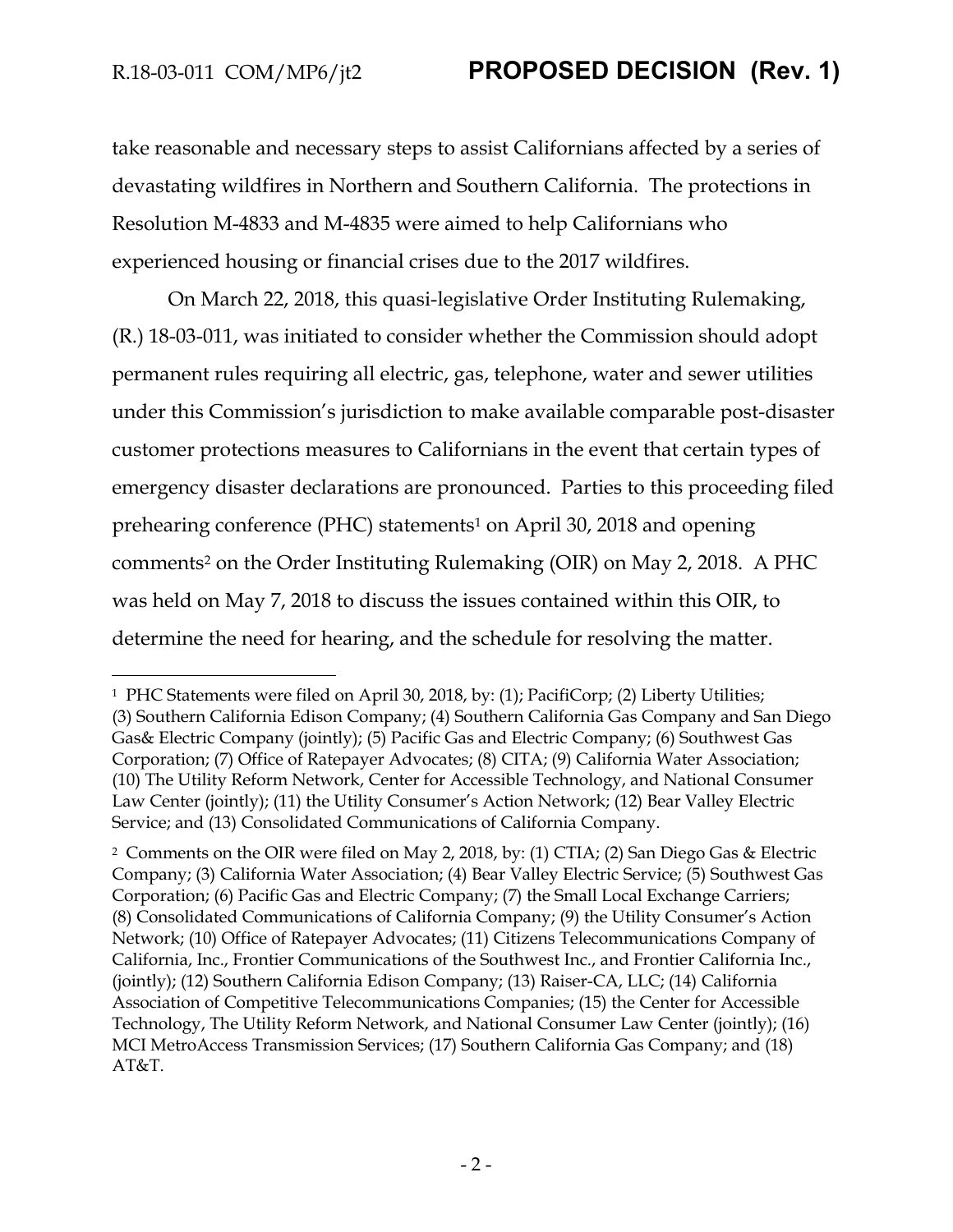We recognize the need for prompt Commission consideration of disaster preparedness and disaster relief as California experiences the harsh effects of climate change, which increases the probability and severity of disasters like wildfires. Consequently, Resolutions M-4833 and M-4835 are the controlling interim authority and shall remain in effect should a disaster occur that affects utility service between now and the time R.18-03-011 concludes. We note that the intensity of disasters can vary on a case-by-case basis and accordingly, affect utility customers differently and potentially, for varying amounts of time. The aim of this decision is to provide continuity and support to customers during times of crisis by establishing interim, minimum disaster relief emergency protocols and protections to assist customers with recovery from indiscriminate harm. This aim is balanced against stakeholders need for flexibility to offer supplemental support.

To be sure, we support and encourage the utilities that are willing to do more. In other words, the utilities are not barred from implementing their own disaster assistance programs to augment these interim rules. That includes giving the utilities the discretion to apply or implement additional relief efforts that are unique to its customer experience, or to the specific type of damage resulting from a disaster, or to apply applicable customer protections for customers indirectly affected by the disaster when fairness and equity require auxiliary efforts to supplemental the rules set forth here.

We, in no way, discourage utilities from doing more: rather, we promulgate minimum, interim customer protections to ensure continuity and establish a baseline minimum response across the Commission's regulated entities. Indeed, we hope that when disaster strikes, the utilities contemplate

- 3 -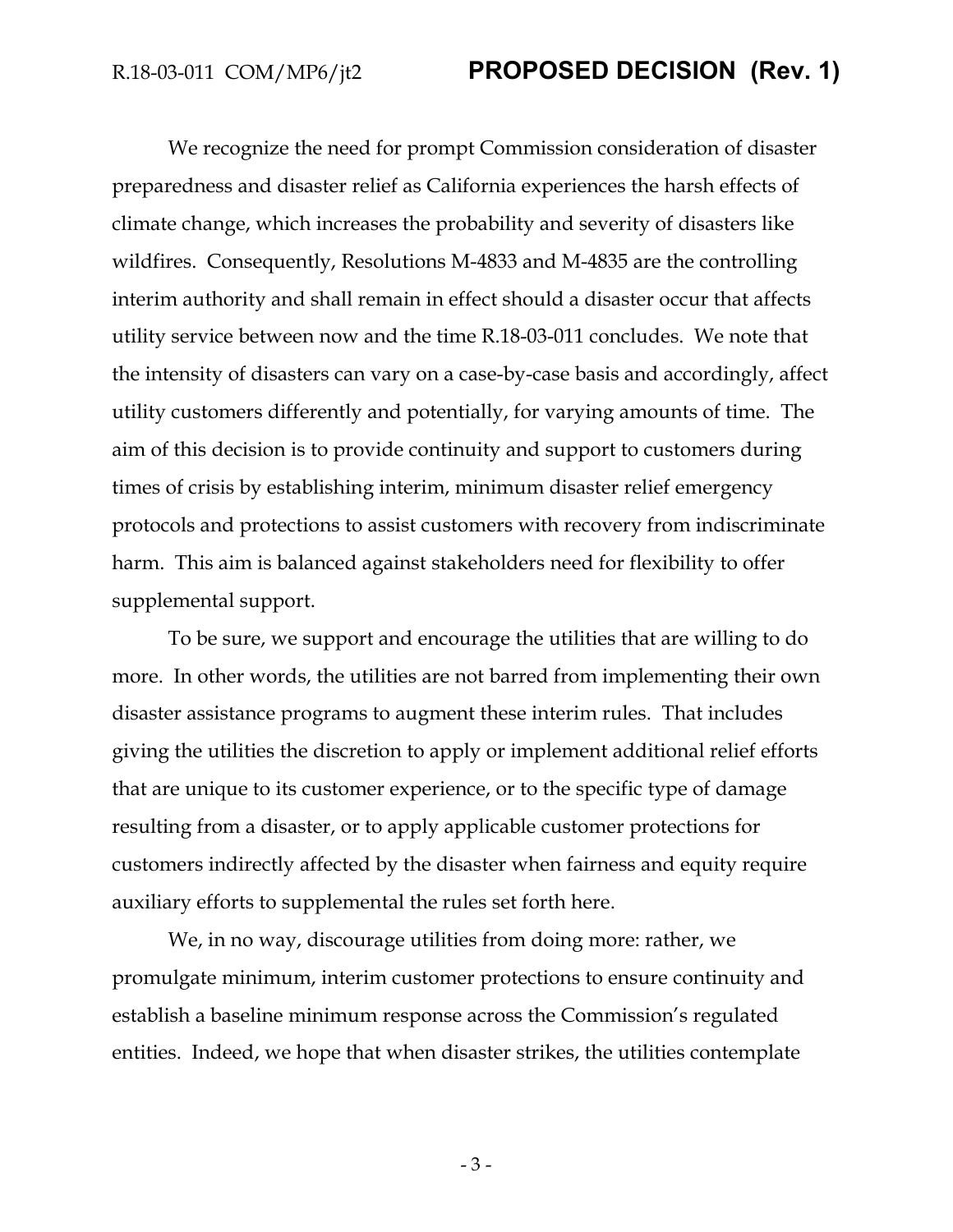$\overline{a}$ 

additional support for their customers in addition to what is ordered in this decision.

Even as recently as July 5, 6, and 7, 2018, Governor Brown declared three states of emergency for separate fires in Siskiyou, San Diego, and Santa Barbara counties, respectively.3 These fires destroyed structures, threatened critical infrastructure, caused power outages, and forced the evacuation of Californians from their homes. Time is of the essence to provide relief to those in need.

Therefore, these interim protections shall be put in effect upon a declaration of a state of emergency by the Governor of California where the disaster has either: (1) resulted in the loss or disruption of the delivery or receipt of utility service;<sup>4</sup> and/or (2) resulted in the degradation of the quality of utility service.<sup>5</sup> The period for which the protections apply shall be consistent with the determinations of Resolutions M-4833 and M-4835 or until utility service is restored.<sup>6</sup>

<sup>5</sup> Various parties state that "degradation of the quality of utility service" warrants clarification. We clarify that "degradation of the quality of utility service" means when a disaster has resulted in the receipt of inadequate service quality of the utility's service.

<sup>&</sup>lt;sup>3</sup> Governor Brown Declares a State of Emergency in Siskiyou County due to Klamathon Fire, in San Diego County due to West Fire, and in Santa Barbara County due to Holiday Fire, available at: <https://www.gov.ca.gov/proclamations/>

<sup>4</sup> Various parties state that "loss or disruption of the delivery or receipt of utility service" warrants clarification. We clarify that "loss or disruption of the delivery or receipt of utility service" means when a disaster has resulted in the destruction or damage of a structure, such that utility service is disrupted voluntarily or involuntarily due to safety concerns or re-construction activities to address the damage from a proclaimed state of emergency event.

<sup>6</sup> Cal. Pub. Util. Comm., Resolution M4833, *Emergency Authorization and Order Directing Utilities to Implement Emergency Consumer Protections to Support Residential Customers of the October 2017 California Wildfires,* Attachment 1 at 2; Cal. Pub. Util. Comm., Resolution M4835, *Emergency Authorization and Order Directing Utilities to Implement Emergency Consumer Protections Related to the December 2017 California Wildfires to Support Residential and Non-Residential Customers,* Attachment 2, at 2.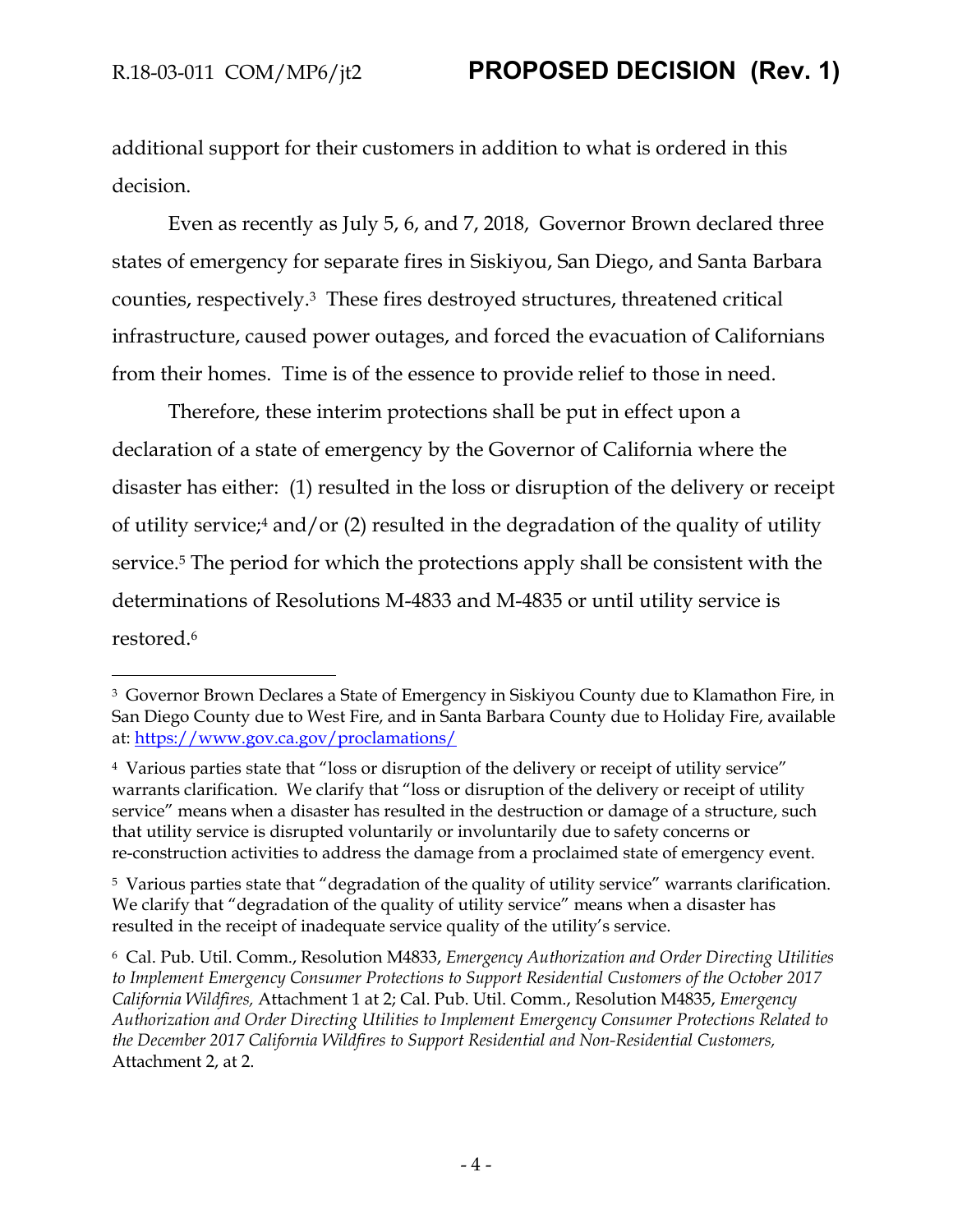The protections and processes set forth apply statewide and on an ongoing basis for victims of the ongoing fires. The customers that will be afforded relief (covered) will be those affected in the counties declared in the Governor's state of emergency.

Consistent with Resolutions M-4833 and M-4835, the protections put into effect upon a declaration of a state of emergency for electric and gas residential and non-residential (small business) utility customers are:

- 1. Waive deposit requirements for affected residential customers seeking to reestablish service for one year and expedite move-in and move-out service requests.<sup>7</sup>
- 2. Stop estimated energy usage for billing attributed to the time period when the home/unit was unoccupied as result of the emergency;<sup>8</sup>
- 3. Discontinue billing;<sup>9</sup>
- 4. Prorate any monthly access charge or minimum charges;<sup>10</sup>
- 5. Implement payment plan options for residential customers;<sup>11</sup>
- 6. Suspend disconnection for non-payment and associated fees, waive deposit and late free requirements for residential customers;<sup>12</sup>

 $\overline{a}$ 

<sup>10</sup> *Id.*

<sup>11</sup> *Id.*

12 *Id.*

<sup>7</sup> Cal. Pub. Util. Comm., Resolution M-4833, *Emergency Authorization and Order Directing Utilities to Implement Emergency Consumer Protections to Support Residential Customers of the October 2017 California Wildfires,* Attachment 1 at 5-9; Cal. Pub. Util. Comm., Resolution M-4835, *Emergency Authorization and Order Directing Utilities to Implement Emergency Consumer Protections Related to the December 2017 California Wildfires to Support Residential and Non-Residential Customers,* Attachment 2, at 4-6.

<sup>8</sup> *Id.*

<sup>9</sup> *Id.*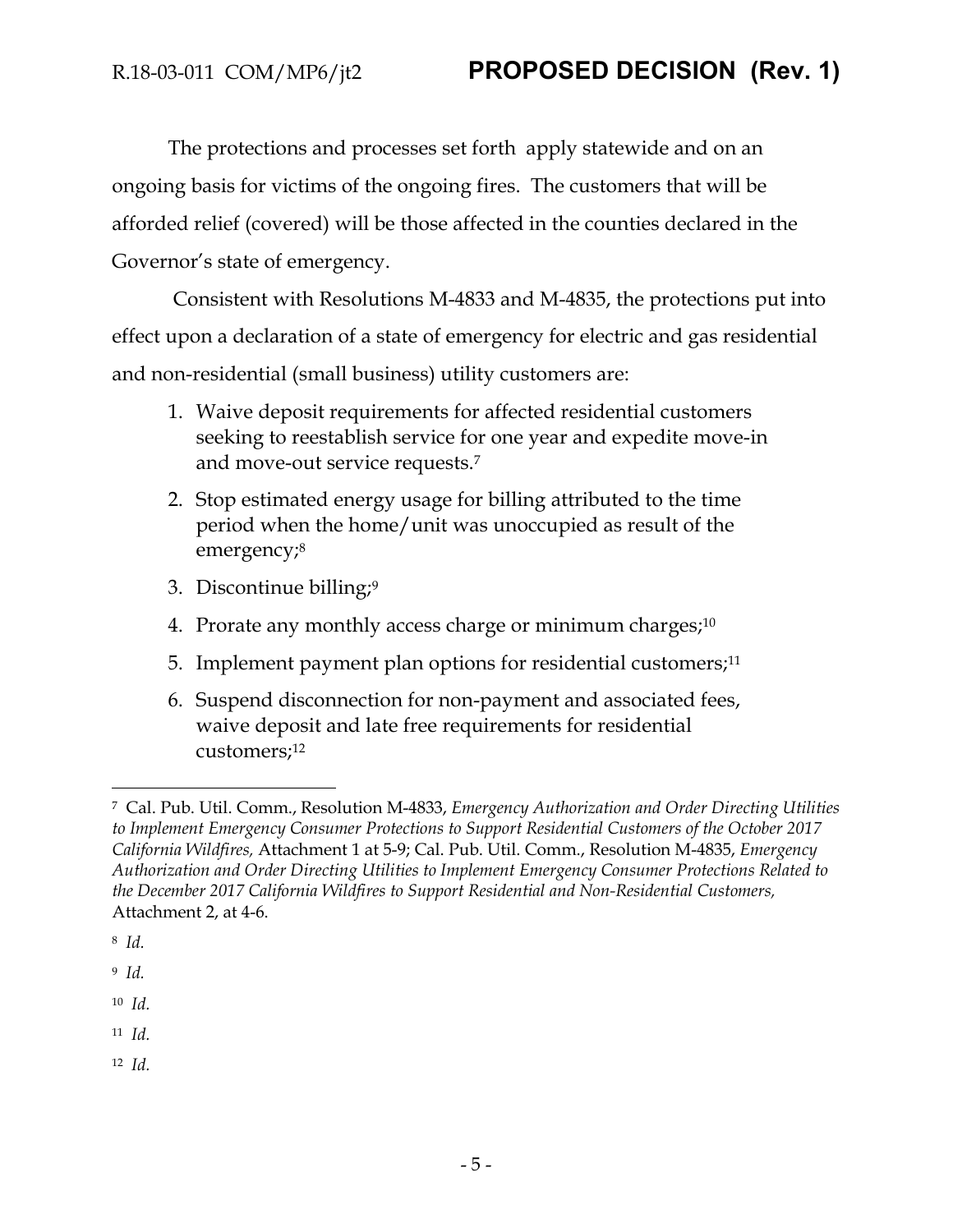- 7. Support low-income residential customers by: (a) freezing all standard and high-usage reviews for the California Alternate Rates for Energy (CARE) program eligibility in impacted counties until at least the end of the year and potentially longer, as warranted; (b) contact all community outreach contractors, the community based organizations who assist in enrolling hard-to-reach low-income customers into CARE, in impacted counties to help better inform customers of these eligibility changes; (c) partner with the program administrator of the customer funded emergency assistance program for low-income customers and increase the assistance limit amount for the next 12 months for impacted customers; and (e) indicate how the energy savings assistance program can be deployed to assist impacted customers;<sup>13</sup> and
- 8. Track costs in an appropriate memorandum account which shall be re-named the Emergency Customer Protections Memorandum Account from the Wildfires Customer Protections Memorandum Account and as appropriate, costs may be tracked in the Catastrophic Event Memorandum Account (CEMA).
- 9. Follow the requirements that were stipulated for non-residential customers in Resolution M-4833 and M-4835.

We direct the regulated electric and natural gas utilities to file a Tier 1 Advice Letter with the Commission's Energy Division within 15 days of the Governor's state of emergency demonstrating compliance.

Additionally, we are still mindful that some residents may take energy service from community choice aggregators (CCA). To ensure continuity of relief and consistency of implementation of these emergency customer protections, the electric corporations shall meet and confer with the CCAs should

 $\overline{a}$ 13 *Id.*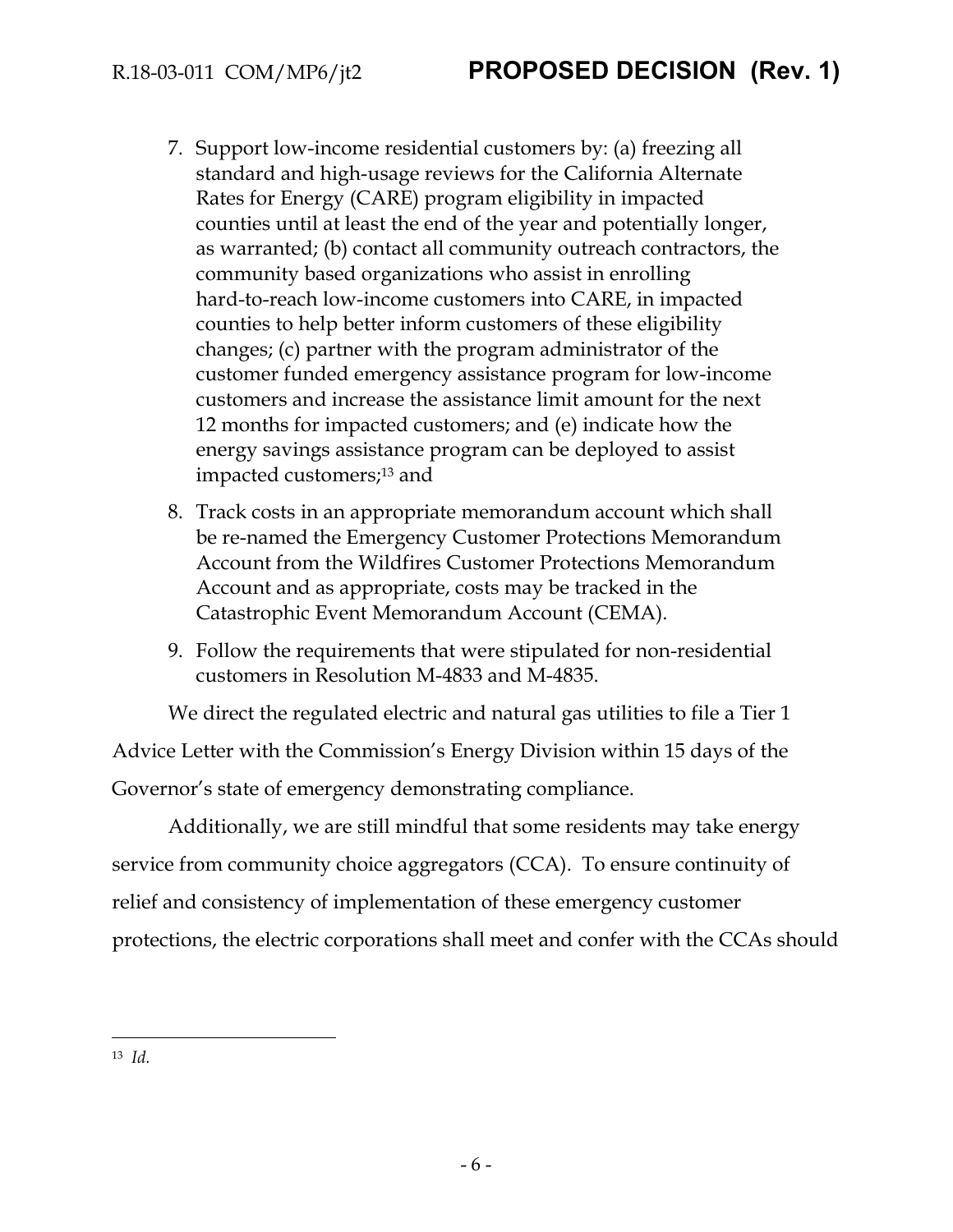the emergency situation necessitate such coordination. The parties shall discuss their roles and responsibilities for each emergency customer protection.

Next, consistent with Resolutions M-4833 and M-4835, the protections we put into effect upon a declaration of a state of emergency apply to telephone corporations,<sup>14</sup> including companies who provide access to 911/E911 in the residence, LifeLine providers, facilities-based providers of VoIP service, and carriers of last resort. The protections include:

- 1. Waiver of one-time activation fee for establishing remote call forwarding, remote access to call forwarding, call forwarding features and messaging services;<sup>15</sup>
- 2. Waiver of the monthly rate for one month for remote call forwarding, remote access to call forwarding, call forwarding, call forwarding features, and messaging services;<sup>16</sup>
- 3. Waiver of the service charge for installation of service at the temporary or new permanent location of the customer and again when the customer moves back to the premises;<sup>17</sup>

<sup>16</sup> *Id.*

 $\overline{a}$ 

17 *Id.*

<sup>&</sup>lt;sup>14</sup> This category of providers includes the following: 1) telephone corporations granted either a franchise or a Certificate of Public Convenience and Necessity (CPCN) pursuant to Public Utilities (PU) Code §1001, 2) telephone corporations registered under PU Code §1013, and 3) telephone corporations registered pursuant to the CPUC's Wireless Identification Registration (WIR) process.

<sup>15</sup> Cal. Pub. Util. Comm., Resolution M-4833, *Emergency Authorization and Order Directing Utilities to Implement Emergency Consumer Protections to Support Residential Customers of the October 2017 California Wildfires,* Attachment 1 at 10-16; Cal. Pub. Util. Comm., Resolution M-4835, *Emergency Authorization and Order Directing Utilities to Implement Emergency Consumer Protections Related to the December 2017 California Wildfires to Support Residential and Non-Residential Customers,* Attachment 2 at 8-13.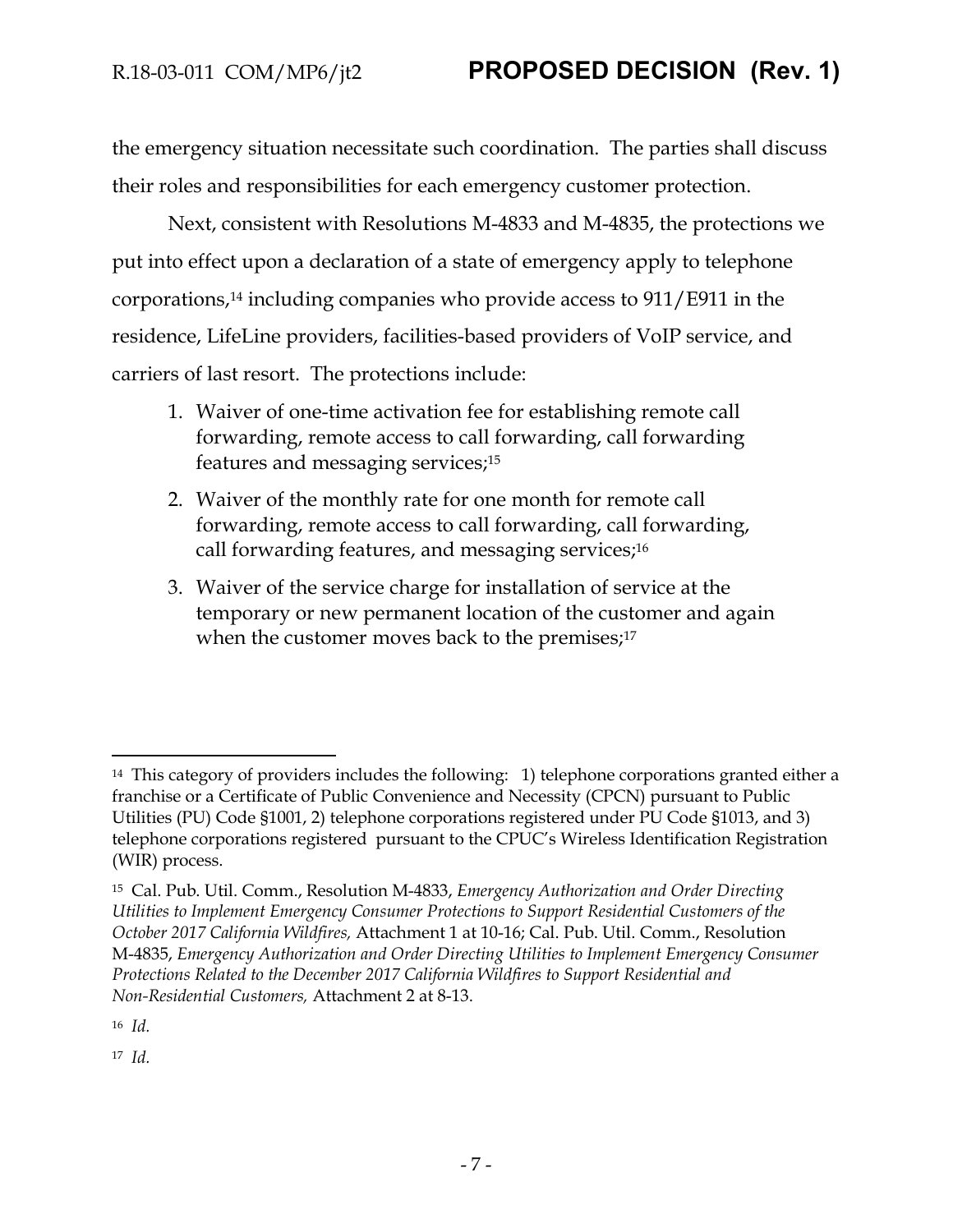- 4. Waiver of the fee for one jack and associated wiring at the temporary location regardless of whether the customer has an Inside Wire Plan;<sup>18</sup>
- 5. Waiver of the fee for up to five free jacks and associated wiring for Inside Wiring Plan customer upon their return to their permanent location;<sup>19</sup>
- 6. A waiver of the fee for one jack and associated wiring for non-Plan customers upon their return to their permanent location.<sup>20</sup>
- 7. Delay of the California LifeLine Renewal Process and suspension of the de-enrollment of non-usage rules;<sup>21</sup> and
- 8. Implement the outreach methods as stipulated in Resolution M-4835.<sup>22</sup>

Moreover, we apply protections to customers of communications services that may not be residentially-based but provide access to E911 service and/or LifeLine service. We are aware that some of these carriers undertook significant customer support measures during the 2017 wildfires. To ensure that these resources are provided in the future, we direct all facilities-based wireless telephone corporations to provide the following protections, similar to what they provided during the 2017 wildfires:

 $\overline{a}$ 

- <sup>19</sup> *Id.*
- <sup>20</sup> *Id.*
- <sup>21</sup> *Id.*
- <sup>22</sup> *Id.* at 13.

<sup>18</sup> *Id.*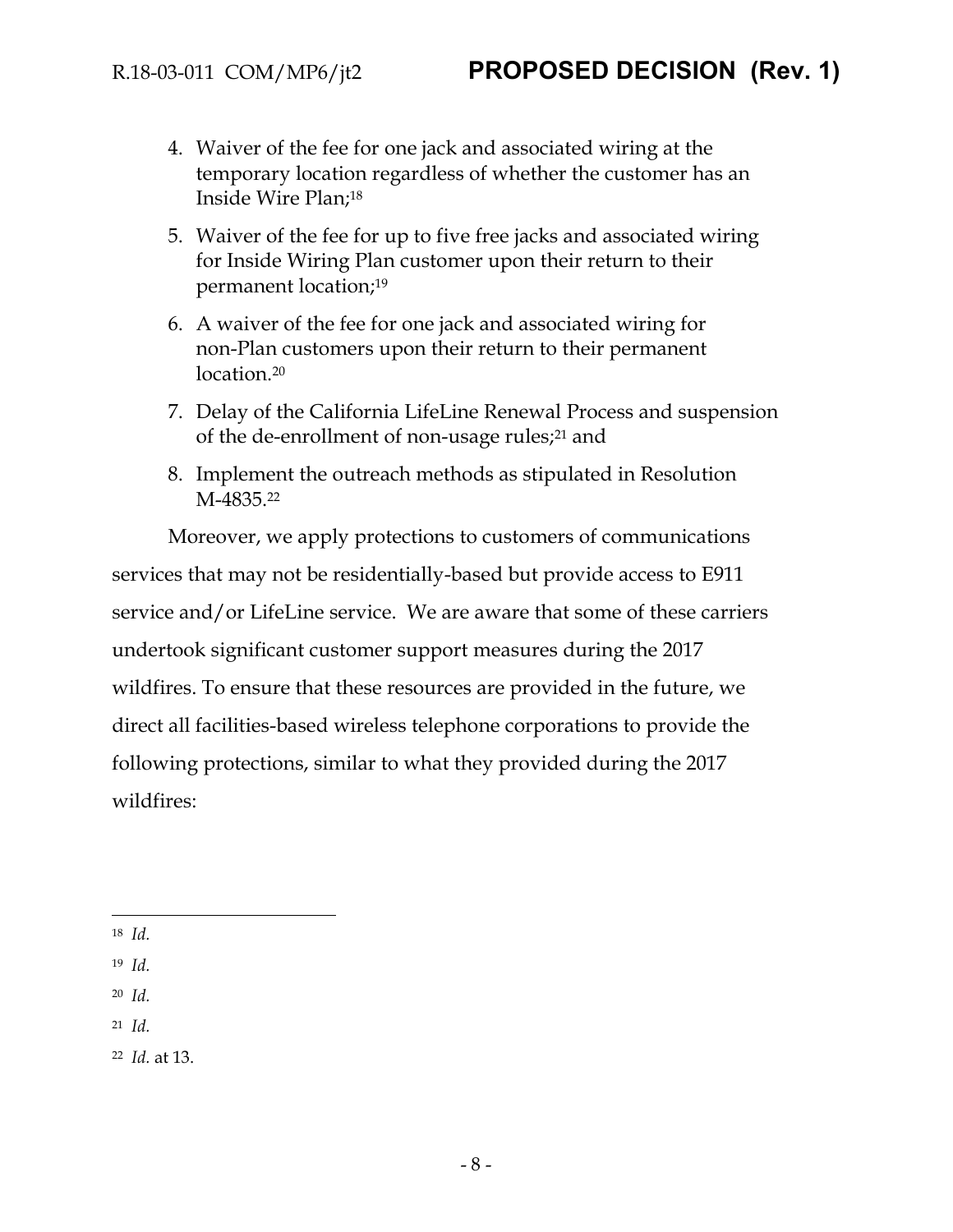- 1. Deployment of mobile equipment, including Cells on Wheels and Cells on Light Trucks, to supplement service in areas that need additional capacity to ensure access to 911/E911 service;
- 2. Provide device charging stations in areas where impacted wireless customers seek refuge from fires;
- 3. Provide WiFi access in areas where impacted wireless customers seek refuge from fires;
- 4. Provide "loaner" mobile phones to impacted customers whose mobile phones are not accessible due to fires;
- 5. The Commission urges wireless carriers to allow customers to defer or phase payment for coverage charges for data, talk, and text for defined periods time; and
- 6. The Commission urges wireless carriers to extend payment dates for service for defined periods of time for impacted customers.

For some providers of wireless LifeLine service that are not facilities-based

providers, we refer them to the LifeLine rules.

Finally, the protections put into effect upon a declaration of a state of emergency for water and sewer residential and non-residential (small business) customers include directives to the regulated water and sewer utilities that include:<sup>24</sup>

1. Activation of their CEMA; 25

 $\overline{a}$ 

2. Make insurance claims on all costs and expenses incurred as a result of the fires, and credit insurance payments to their CEMA;

<sup>24</sup> Cal. Pub. Util. Comm., Resolution M-4833, *Emergency Authorization and Order Directing Utilities to Implement Emergency Consumer Protections to Support Residential Customers of the October 2017 California Wildfires,* Attachment 1 at 10-16

<sup>25</sup> Pursuant to Resolution M-4833, Mayacama has never established a CEMA and shall be exempt from this requirement. Water Division is of the understanding that Mayacama's losses, including for service interruption, are to be covered by insurance.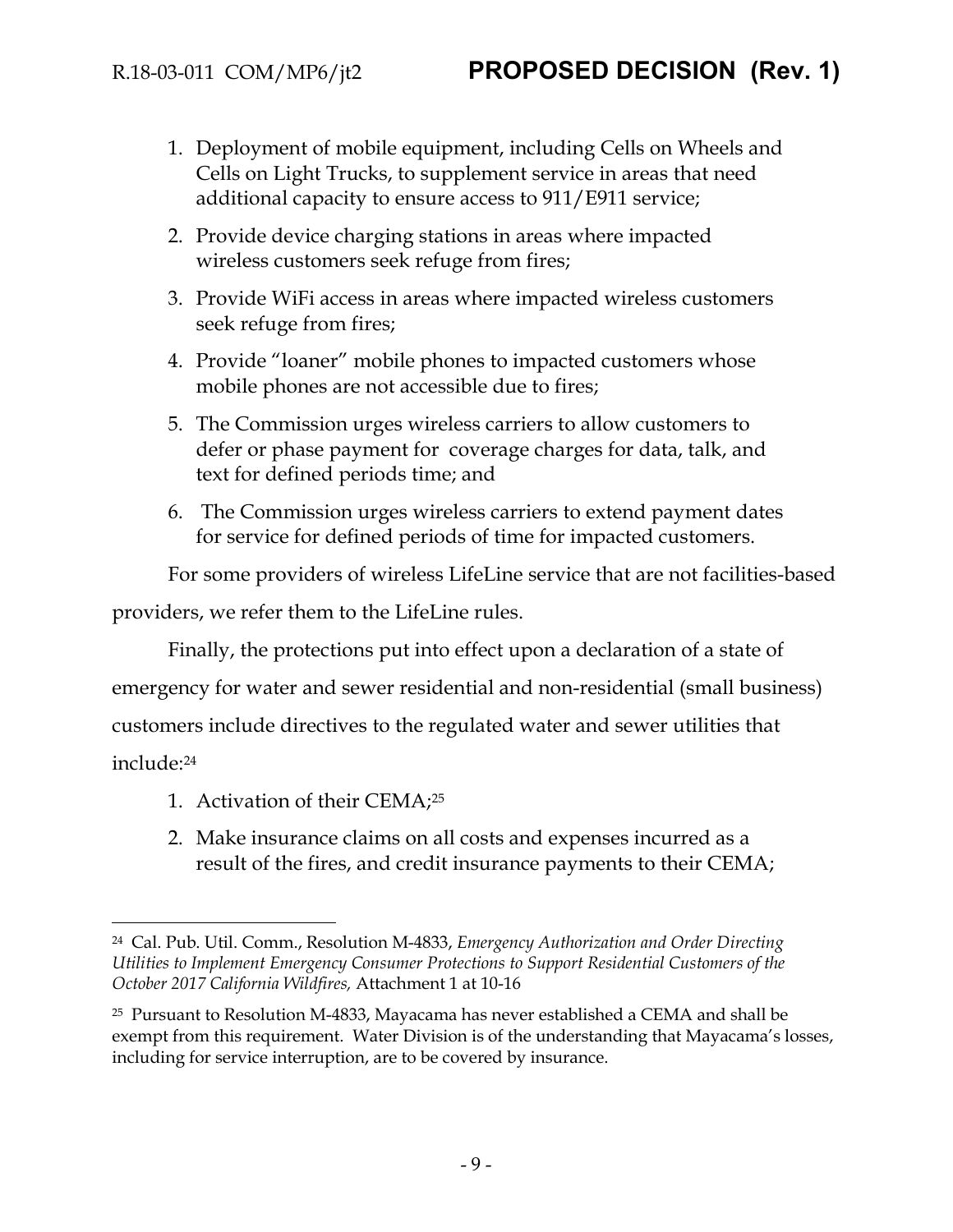- 3. Work cooperatively with affected customers to resolve unpaid bills, and minimize disconnections for non-payment;
- 4. Waive reconnection or facilities fees for affected customers and suspend deposits for affected customers who must reconnect to the system;
- 5. Provide reasonable payment options to affected customers; and
- 6. Waive bills for victims who lost their homes. Costs of lost revenues may be included in the appropriate CEMA account.

We note that Resolution M-4835 did not include customer protections for water and sewer customers because none of the 2017 Southern California wildfires affected the service territories within the Commission's jurisdiction. However, should a disaster occur within the state and in the service territory of a regulated utility within the jurisdiction of this Commission, the water and sewer utilities subject to the Commission's jurisdiction shall implement the emergency protections in Resolution M-4833, which we repeat above.

### **2. Implementation**

We agree that that the use of a Tier 1 advice letter rather than a Tier 2 advice letter allows for an immediate implementation of the emergency customer protections. Therefore, each of the electric, gas, telephone , water and sewer companies shall file a Tier 1 advice letter demonstrating compliance and activation of the customer protections in Resolutions M-4833 and M-4835 in the event of an emergency declared by the Governor of California. The Tier 1 advice letter shall be filed with the Commission's respective Energy Division, Communications Division, and Water Division.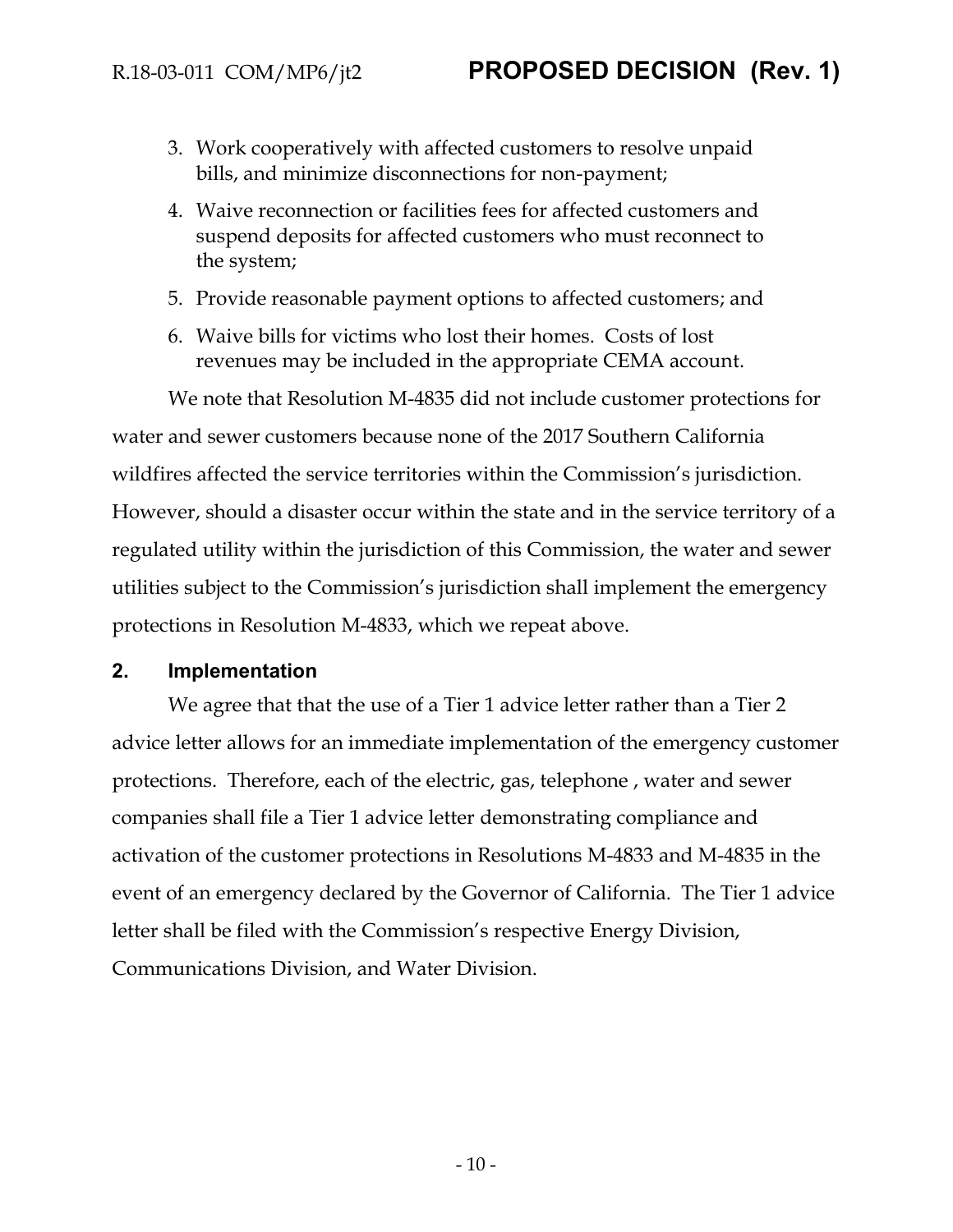### **3. Conclusion**

Until R.18-03-011 completes, Resolutions M-4833 and M-4835 shall remain in effect should a disaster occur that affects the utility service of residential and non-residential (small business) customers within this Commission's jurisdiction.

#### **4. Comment Period**

The proposed decision of Commissioner Picker in this matter was mailed to the parties in accordance with Section 311 of the Public Utilities Code and comments were allowed under Rule 14.3 of the Commission's Rules of Practice and Procedure. Comments were filed on July 30, 2018 by: (1) Southern California Edison (SCE); (2) San Diego Gas and Electric Company (SDG&E) and Southern California Gas Company (SoCalGas), jointly; (3) PacifiCorp; (4) the California Water Association (CWA); (5) CTIA; (6) California Association of Competitive Telecommunications (CALTEL); (7) Consolidated Communications of California (Consolidated); (8) Small Local Exchange Carriers (Small LECs); (9) AT&T; (10) Cox Communications; (11) the Office of Ratepayer Advocates (ORA); and (12) The Utility Reform Network (TURN), Center for Accessible Technology (CforAT), and National Consumer Law Center (NCLC) jointly.

SCE made the following recommendations: (1) use of a Tier 1 advice letter to demonstrate compliance and activation of customer protections in the event of an emergency declared by the Governor of California; (2) clarify that customer protections apply when a customer's home or small business is destroyed or damaged by disaster; and (3) allow the utilities to continue to have discretion to apply emergency customer protections for equitable reasons. We agree. The decision has been revised to make these clarifications.

SDG&E and SoCalGas made the following recommendations: (1) confirm the 15-day filing requirement from the date of the Governor's emergency

- 11 -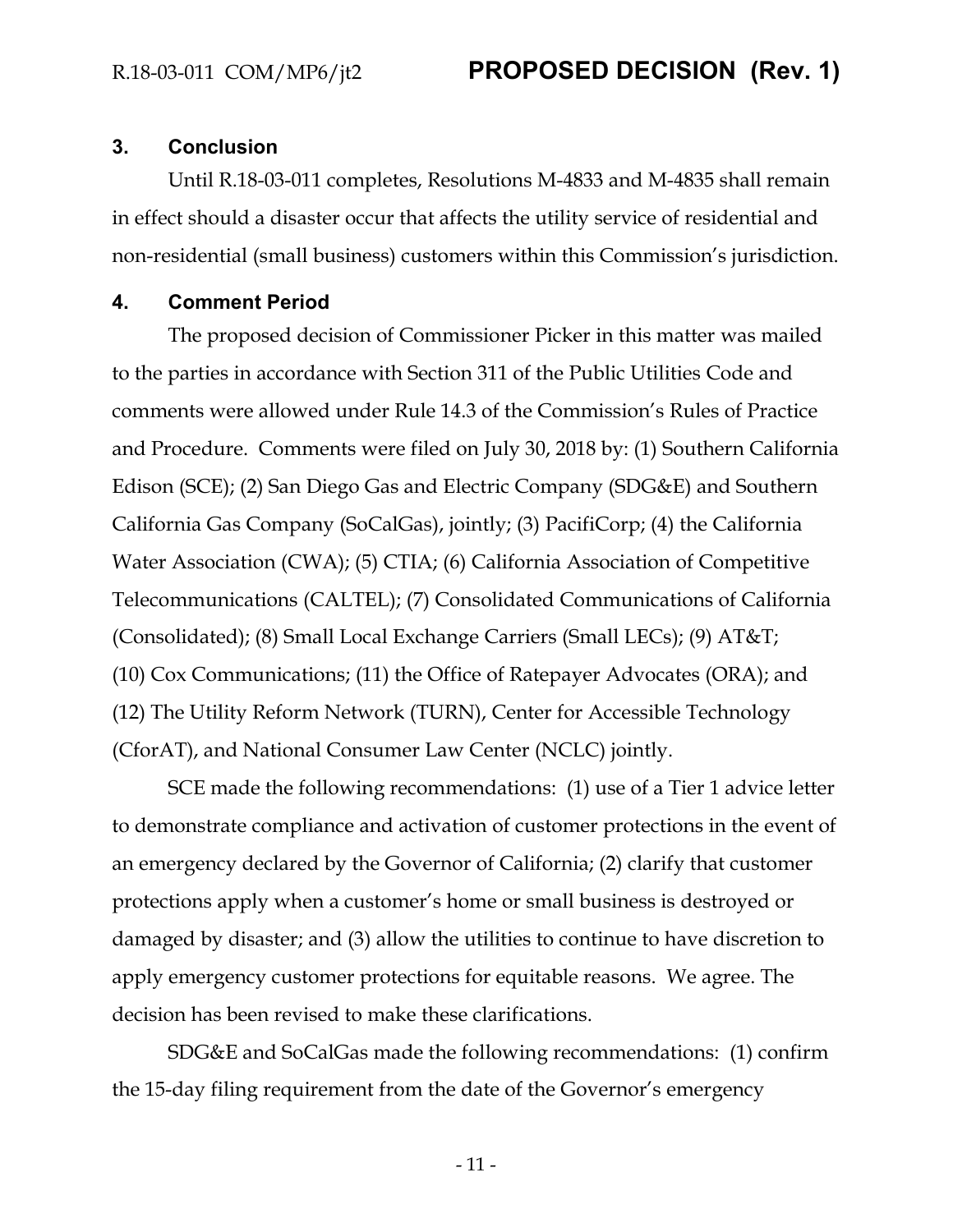$\overline{a}$ 

## R.18-03-011 COM/MP6/jt2 **PROPOSED DECISION (Rev. 1)**

proclamation; and (2) grant authority to modify SDG&E's and SoCalGas's wildfires customer protections memorandum accounts and booked costs to extend their applicability to costs for implementing customer protections for all types of disasters, not only wildfires, as they may be declared by the Governor during this interim authority period. The decision has been revised to make these clarifications.

PacifiCorp requested clarification on: (1) whether the proposed decision applies, with respect to gas and electric utilities, only to the large utilities; and (2) if the requirements were extended to PacifiCorp, clarification on certain requirements. The decision has been revised to make these clarifications.

CWA requested confirmation that implementation of the protections should be made by a Tier 1 advice letter rather than a Tier 2 advice letter within 15 days of a Governor's state of emergency. The decision has been revised to make these clarifications.

ORA supported the proposed decision's customer protections for electric and gas residential and non-residential customers as well as the residential and non-residential customers of water and sewer utilities. ORA asked that the Commission clarify that interconnected Voice over Internet Protocol (VoIP) and wireless providers are covered by this proposed decision. The decision has been revised to clarify that wireless service providers are covered to the extent that the federal pre-emption for regulation of rates is preserved<sup>26</sup> and facilities-based providers which offer VoIP service are covered.

<sup>26</sup> Non-facilities based providers of LifeLine service are subject to LifeLine rules.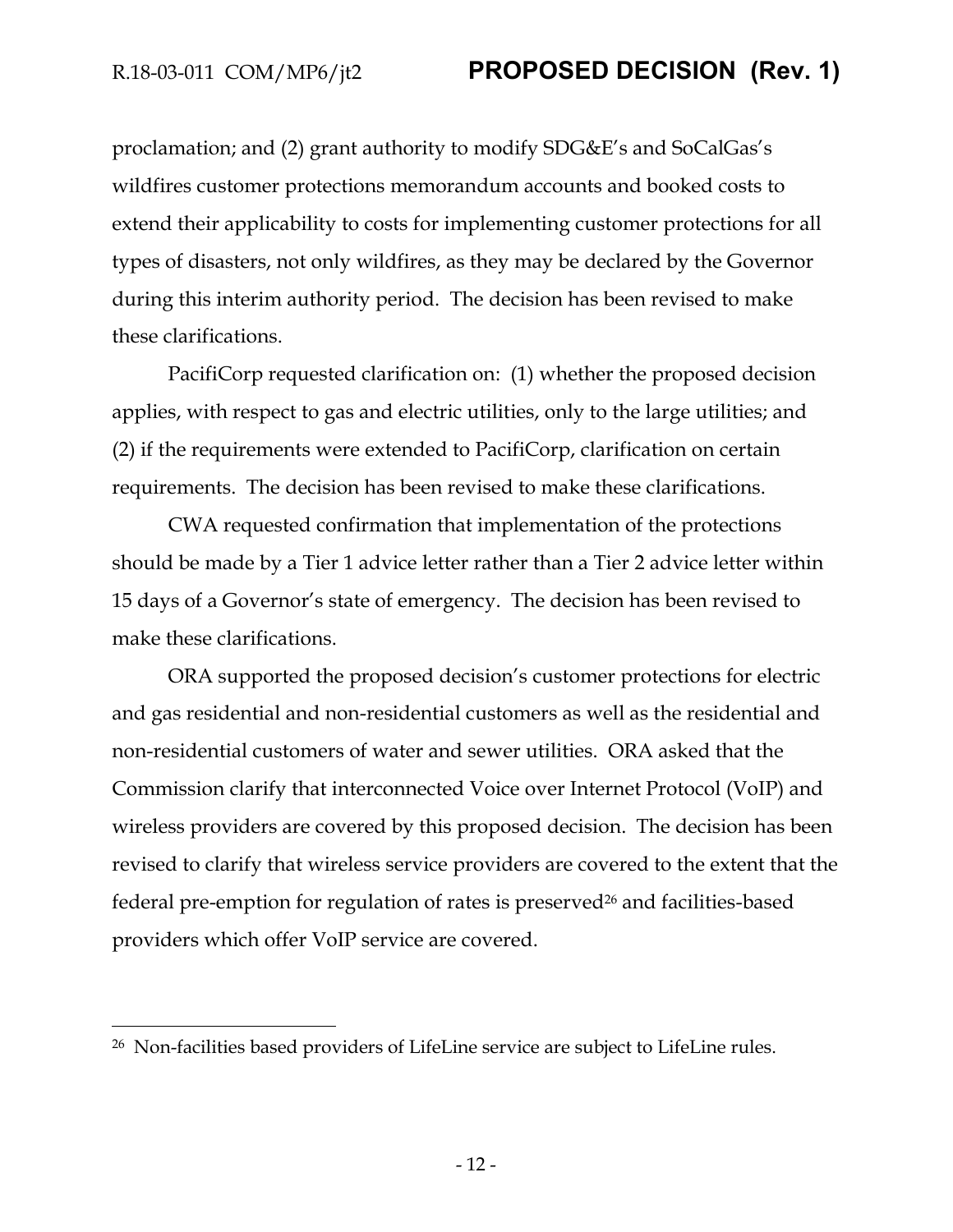CTIA, CALTEL, AT&T, and Cox supported the overarching goal of the proposed decision but disagreed with the proposed decision's approach and application of the protections. CTIA, CALTEL, AT&T, and Cox offered alternative recommendations and arguments against providing mandatory support. We have considered their arguments.

Consolidated supports the interim application of emergency consumer protections but notes that not all emergencies are the same and do not warrant the same responses. The decision notes the distinction Consolidated makes.

The Small LECs stated that both on an interim and more permanent basis, cost recovery issues must be provided for cost-of-service regulated utilities. The Small LECs recommend that in the course of this proceeding, the Commission consider any modifications that may be necessary to ensure that memorandum accounts (e.g., Catastrophic Event Memorandum Account or others as may be authorized from time to time) reflect any changes in the scope of the declared disasters subject to the relief measures being considered. We will consider this recommendation through the duration of R.18-03-011.

TURN/CforAT/NCLC welcomed the additional relief the utilities may be willing to provide, and asked the Commission to explicitly state that utilities are not barred from implementing their own disaster assistance program to supplement the rules we promulgate here. The decision has been revised to make this clarifications. Additionally, TURN/CforAT/NCLC asked for clarification that LifeLine customers can be kept in the program by relying on state-only funding for appropriate carrier reimbursement. We will consider this recommendation during the workshops of R.18-03-011.

Reply Comments were filed on Monday, August 6, 2018 by the following parties: (1) SDG&E and SoCalGas, jointly; (2) ORA; (3) California Cable and

- 13 -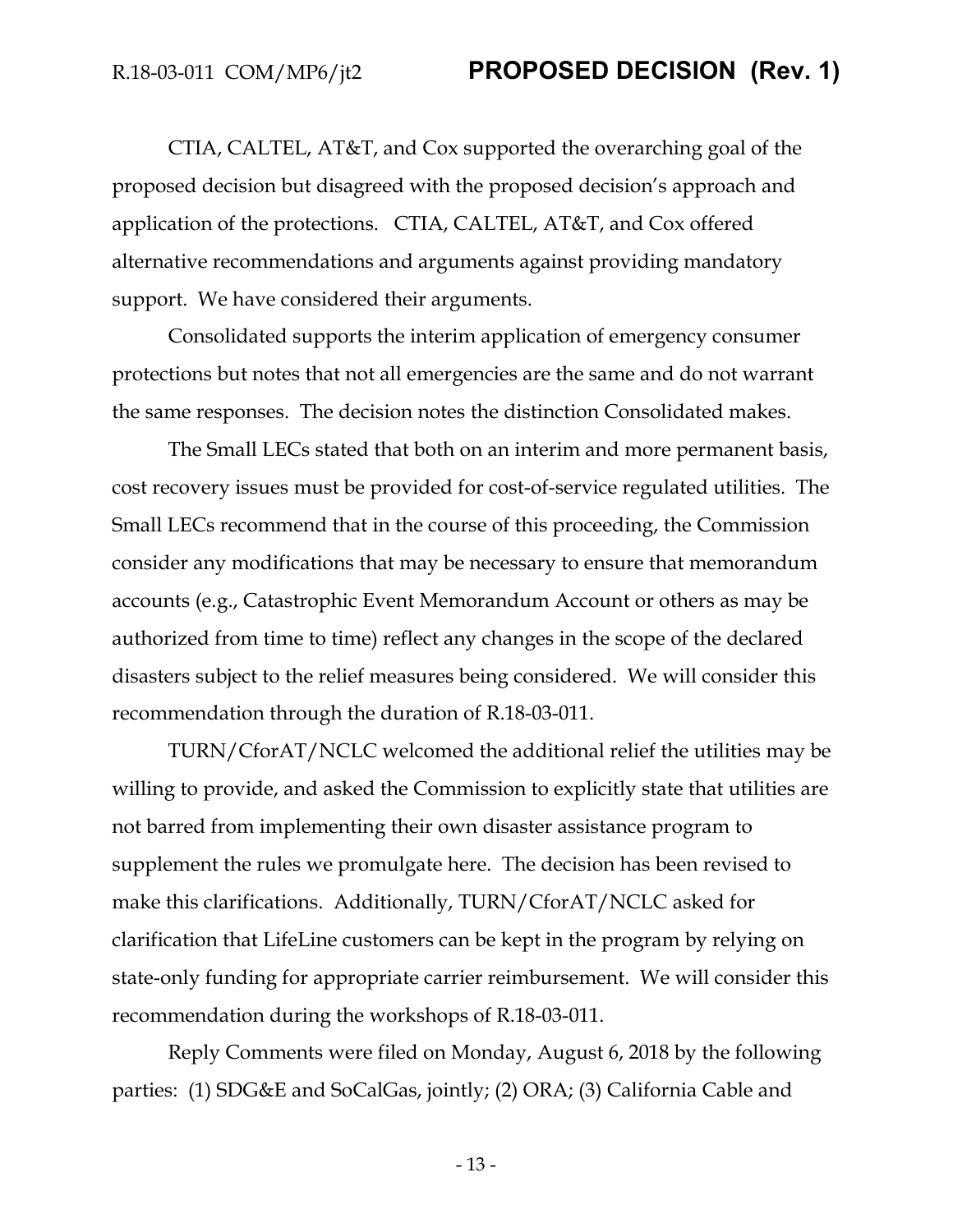Telecommunications Associations (CCTA); (4) CWA; (5) AT&T; and Southwest Gas Corporation.

In their reply comments, SDG&E and SoCal Gas stated that they supported SCE's proposal to adopt an information only Tier 1 advice letter filing of compliance and SCE's request that the Commission provide clarification for "loss or disruption of the delivery or receipt of utility service." We adopted SCE's recommendation for a Tier 1 advice letter. We also provided the clarification for "loss or disruption of the delivery or receipt of utility service" by clarifying that it means, "when a disaster has resulted in the destruction or damage of a structure, such that utility service is disrupted voluntarily or involuntarily due to safety concerns or re-construction activities to address the damage from a proclaimed state of emergency event."

In its reply comments, ORA stated it supports application of the customer protections to all Commission regulated gas and electric utilities' residential and non-residential (small business) customers as well as water and sewer residential and non-residential (small business) customers. ORA supported SCE and CWA's request for clarification that it is the Commission's intent to cover both residential and non-residential (small business) customers. We provide such clarification in this decision. ORA also supported the Commission's efforts to support customers of telephone and wireless services and that if a wireless provider "does not charge for the services listed" in the Tier 1 advice letter, it is a "simple matter for them to demonstrate this compliance in their compliance filing." We agree.

For its part, CCTA opposed extending the emergency customer protections to VoIP and wireless customers and took issue with ORA's request for

- 14 -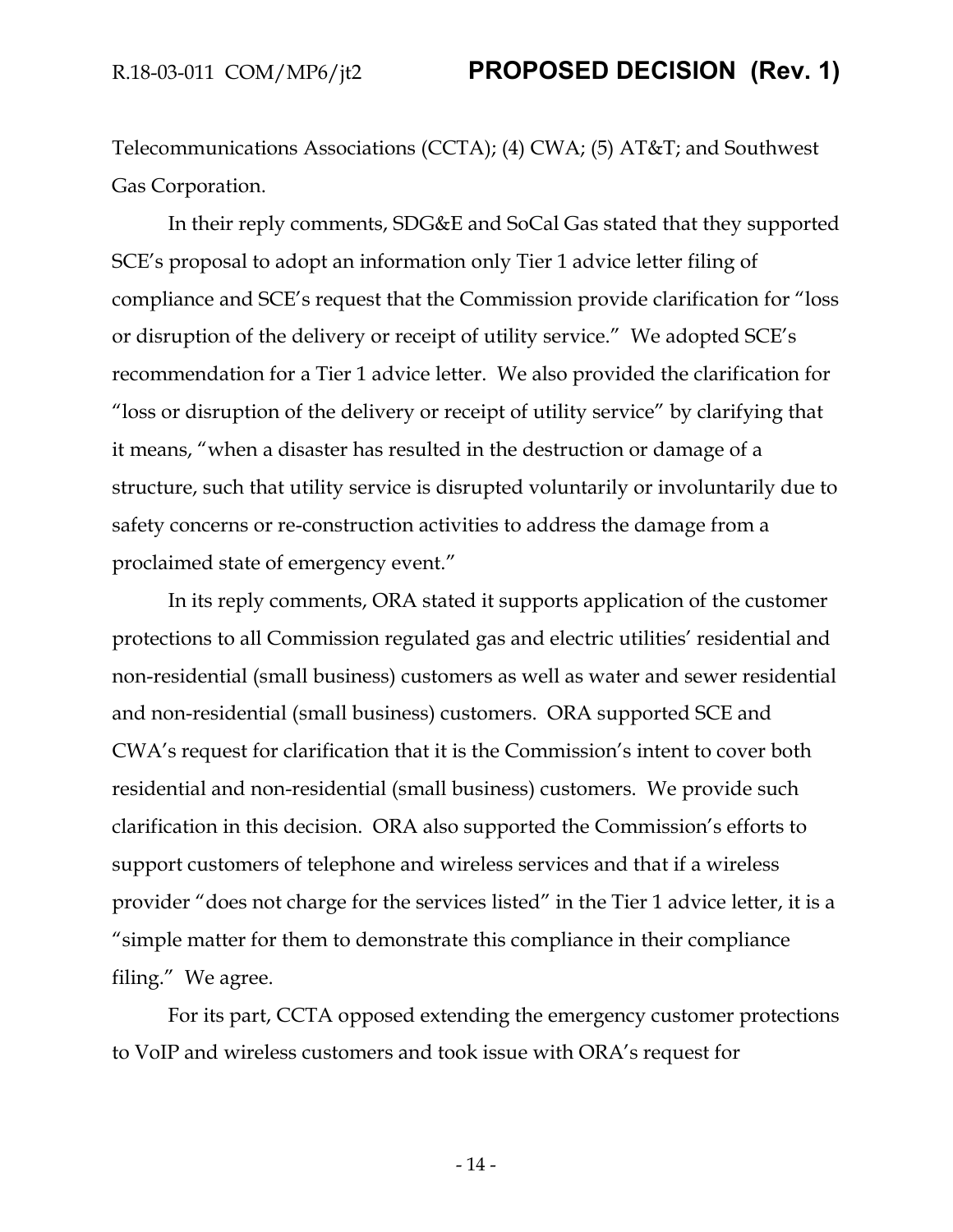clarification that VoIP and wireless providers are covered entities of this Decision. We disagree with CCTA.

CWA requested in its reply comments that the Commission should adopt a Tier 1 advice letter, as SCE proposed in its opening comments. We agree. CWA also recommended that the utilities should retain managerial discretion to extend relief for equitable reasons and to record those costs for recovery. We agree with this as well. As a point of clarification, CWA recommended that the Commission clarify that the water utilities may provide disaster relief to affected nonresidential customers. We agree.

Finally, AT&T stated in its reply comments that neither the record nor the decision justify the need for interim customer assistance. We disagree. Next, AT&T argues that destruction or damage to property is a necessary criterion as recommended by SCE. We disagree with AT&T's interpretation of SCE's comments and accordingly, have addressed SCE's request for clarification on the topic by adopting SCE's proposed recommendations. Finally, AT&T states it agrees with Cox and CWA that an interim decision should not prejudice the issues. We agree. This decision is adopted on an interim basis and R.18-03-011 remains open and with it, all of the issues as the Commission considers a permanent customer assistance program.

### **5. Assignment of Proceeding**

Michael Picker is the assigned Commissioner and Colin Rizzo is the assigned Administrative Law Judge in this proceeding.

#### **Findings of Fact**

1. Resolutions M-4833 and M-4835 required electric, gas, telephone, water and sewer utilities to take reasonable and necessary steps to assist Californians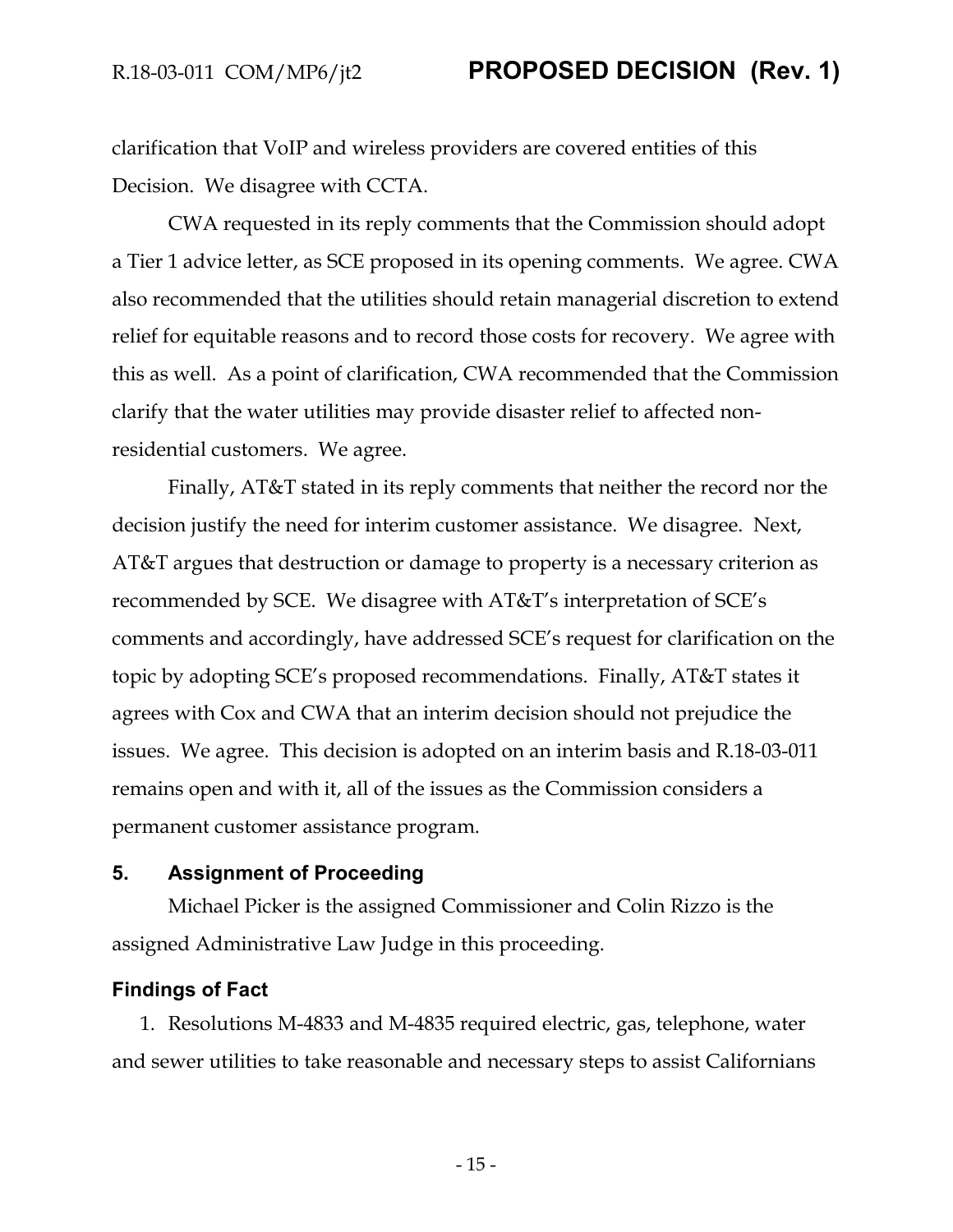affected by a series of devastating 2017 wildfires in Northern and Southern California.

2. The protections in Resolutions M-4833 and M-4385 were aimed to help Californians who experienced housing or financial crises due to the 2017 wildfires.

3. On March 22, 2018, R.18-03-011 was initiated to consider whether the Commission should adopt permanent rules requiring all electric, gas, telephone, providers, water and sewer utilities under this Commission's jurisdiction to make available comparable post-disaster customer protections measures to Californians in the event that certain types of emergency disaster declarations are pronounced.

#### **Conclusions of Law**

1. It is reasonable to establish the customer protections adopted in Resolutions M-4833 and M-4835 as the controlling interim authority should a disaster occur between now and the time R.18-03-011 concludes.

2. The protections in Resolution M-4833 and M-4835 shall go into effect upon a state of emergency declaration by the Governor of California where the disaster has either: (1) resulted in the loss or disruption of the delivery or receipt of utility service; and/or (2) resulted in the degradation of the quality of utility service.

3. The period of time for which the protections apply shall be consistent with the determinations held in Resolutions M-4833 and M-4835, or until utility service is restored.

4. The protections in Resolutions M-4833 and M-4835 shall apply to residential and non-residential (small business) electric and gas customers in

- 16 -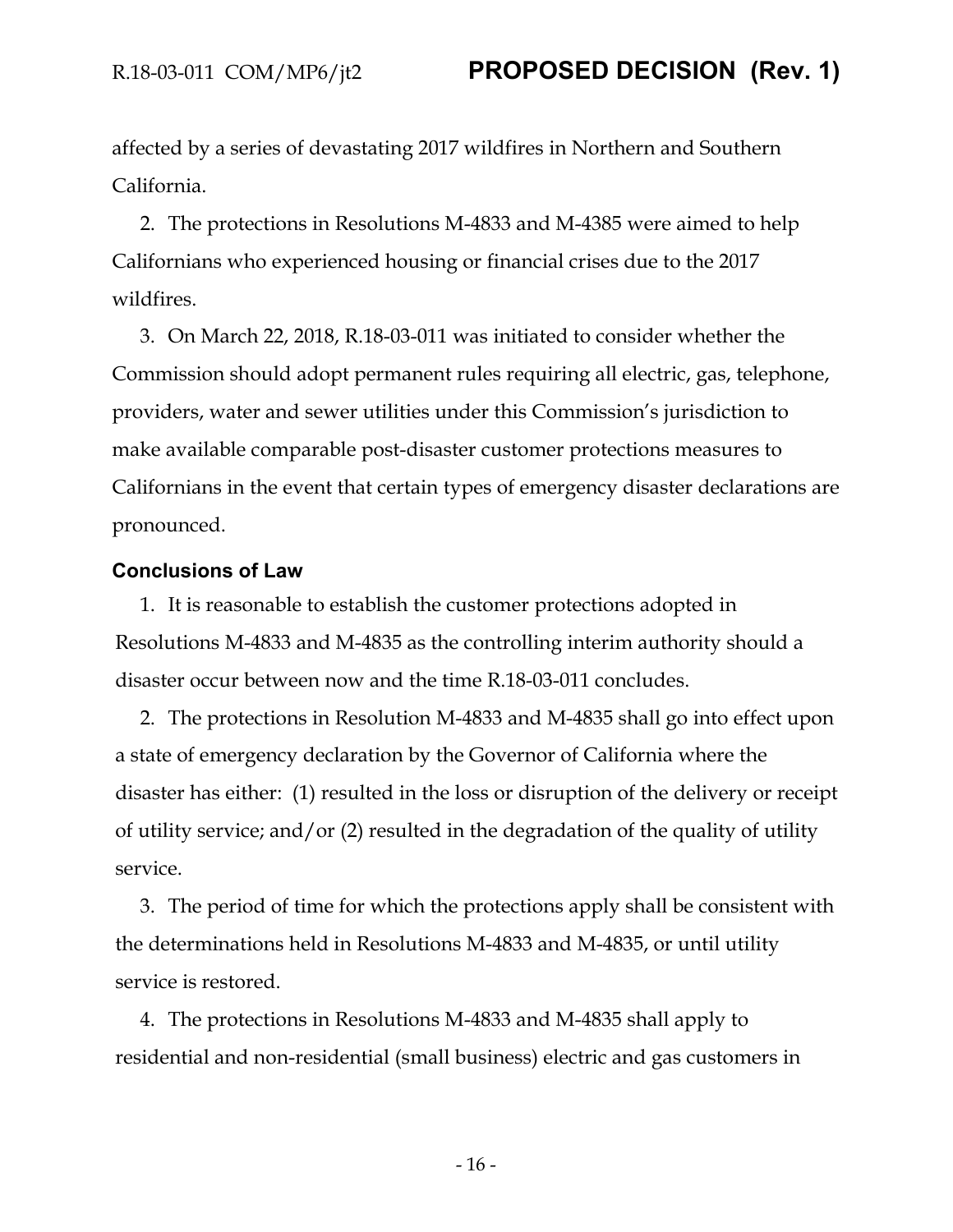affected areas pronounced by the Governor's Office within the affected service territory of the electric and gas utilities under this Commission's jurisdiction.

5. The electric and gas corporations under this Commission's jurisdiction who are covered under this Decision include: (1) Pacific Gas and Electric Company; (2) Southern California Edison Company; (3) San Diego Gas and Electric Company; (4) Southern California Gas Company; (5) PacifiCorp; (6) Liberty Utilities (CalPECO Electric) LLC; (7) Bear Valley Electric Service (a division of Golden State Water Company); (8) Southwest Gas Corporation ; (9) Alpine Natural Gas, Inc.; (10) West Coast Gas Company, Inc.; and (11) Catalina Island Gas Services.

6. It is reasonable to require all of the electric and gas corporations under this Commission's jurisdiction, as stipulated in Conclusions of Law paragraph 5, to file a Tier 1 advice letter with the Commission's Energy Division within 15 days of the Governor's state of emergency proclamation demonstrating compliance with the protections in Resolutions M-4833 and M-4835:

(a) Waive deposit requirements for affected residential customers seeking to reestablish service for one year and expedite move in and move out service requests;

(b) Stop estimated usage for billing attributed to the time period when the home/unit was unoccupied as result of the emergency;

- (c) Discontinue billing;
- (d) Prorate any monthly access charge or minimum charges;
- (e) Implement payment plan options for residential customers;

(f) Suspend disconnection for nonpayment and associated fees, waive deposit and late fee requirements for residential customers;

(g) Support low-income residential customers by: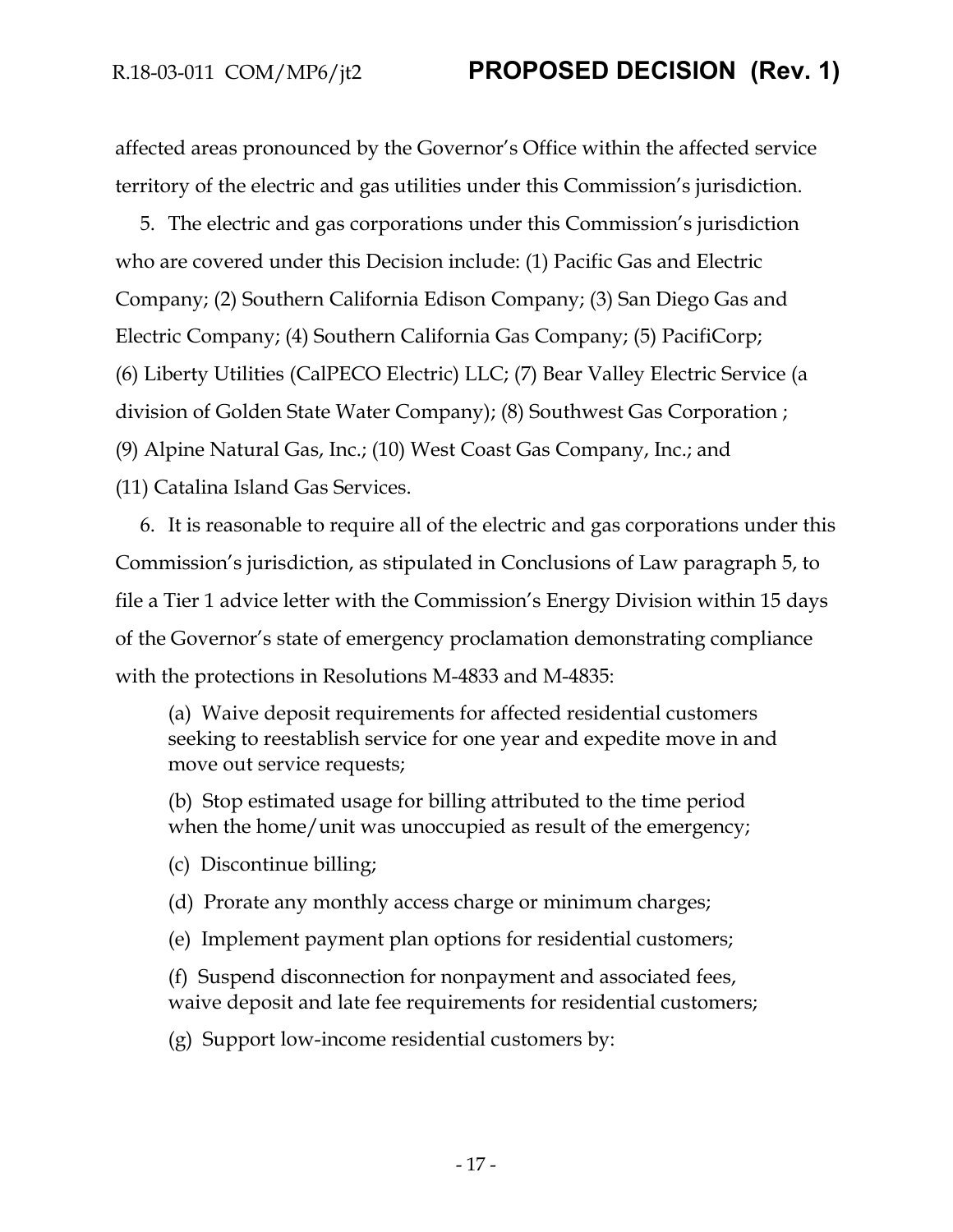(i) Freezing all standard and high usage reviews for CARE program eligibility in impacted counties until at least the end of the year and potentially longer, as warranted;

(ii) contact all community outreach contractors, the community based organizations who assist in enrolling hard to reach lowincome customers into CARE, in impacted counties to help better inform customers of these eligibility changes;

(iii) partner with the program administrator of the customer funded emergency assistance program for low-income customers and increase the assistance limit amount for the next 12 months for impacted customers; and

(iv) Indicate how the energy savings assistance program can be deployed to assist impacted customers;

(h) Track costs in an appropriate memorandum account such as the Emergency Customer Protections Memorandum Account (ECPMA) or Catastrophic Event Memorandum Account (CEMA);

(i) Meet and confer with a community choice aggregator within their service territory should the emergency situation necessitate such coordination; and

(j) Follow the requirements that were stipulated for non-residential customers in Resolutions M-4833 and M-4835.

7. The protections in Resolutions M-4833 and M-4835 shall apply to residential service providers who provide access to 911/E911 in the residence, facilities-based providers of VoIP service, LifeLine providers and carriers of last resort which provide service in areas identified in the Governor's emergency proclamation.

8. It is reasonable to require the residential service providers who provide access to 911/E911 in the residence, facilities-based providers of VoIP service, LifeLine providers and carriers of last resort to file a Tier 1 advice letter with the Commission's Communications Division within 15 days of the Governor's state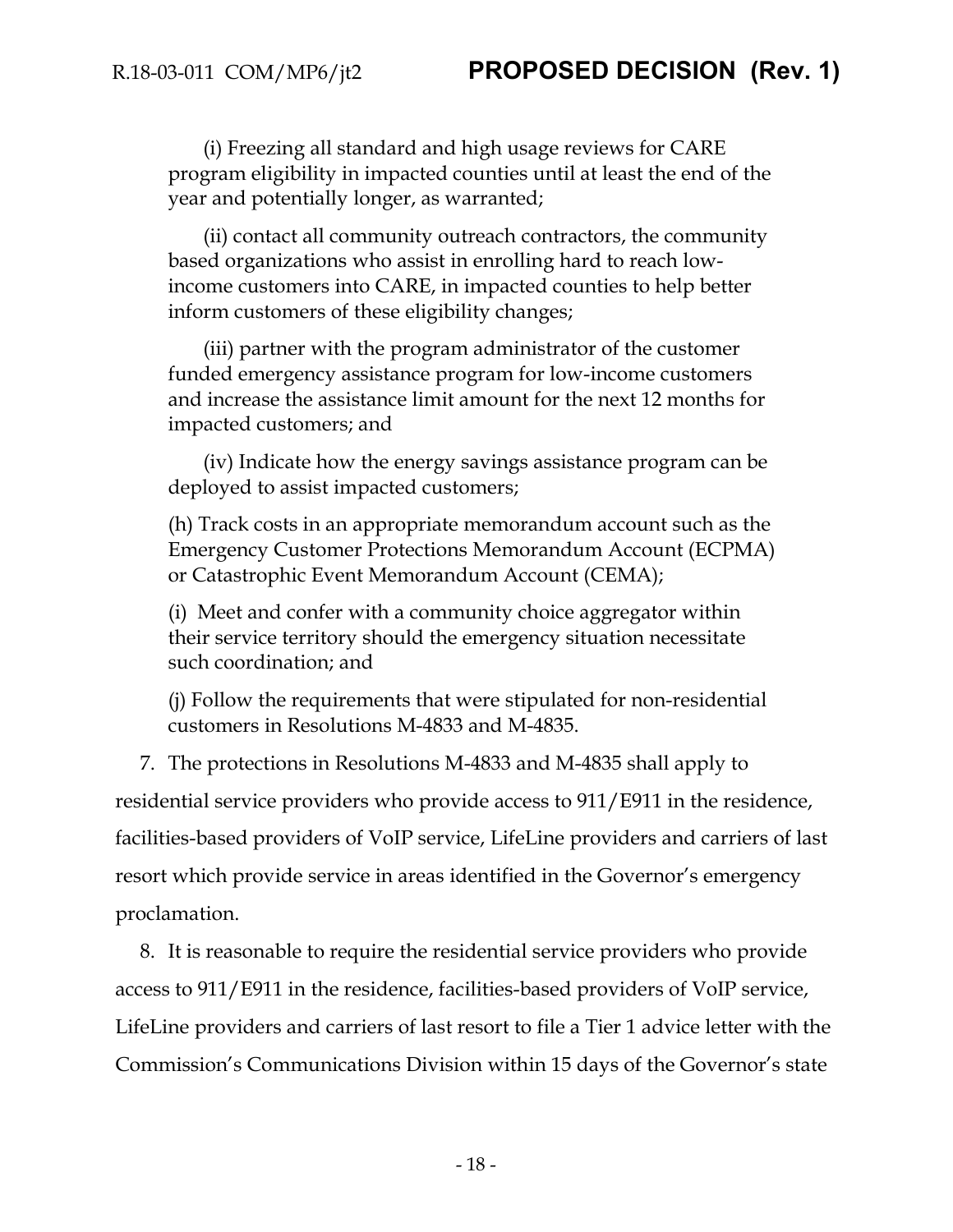of emergency proclamation demonstrating compliance with the protections in Resolutions M-4833 and M-4835:

- (a) Waiver of one-time activation fee for establishing remote call forwarding, remote access to call forwarding, call forwarding features and messaging services;
- (b) Waiver of the monthly rate for one month for remote call forwarding, remote access to call forwarding, call forwarding, call forwarding features, and messaging services;
- (c) Waiver of the service charge for installation of service at the temporary or new permanent location of the customer and again when the customer moves back to the premises;
- (d) Waiver of the fee for one jack and associated wiring at the temporary location regardless of whether the customer has an Inside Wire Plan;
- (e) Waiver of the fee for up to five free jacks and associated wiring for Inside Wiring Plan customer upon their return to their permanent location;
- (f) Waiver of the fee for one jack and associated wiring for non-plan customers upon their return to their permanent location;
- (g) Delay of the California LifeLine Renewal Process and suspension of the de-enrollment of non-usage rules; and
- (h) Implement the outreach methods as stipulated in Resolutions M-4833 and M-4835.
- 9. It is reasonable to require all facilities-based wireless telephone

corporations to undertake the same provision of the same measures some of the

companies afforded customers during the 2017 wildfires, which include:

- (a) Deployment of mobile equipment, including Cells on Wheels and Cells on Light Trucks, to supplement service in areas that need additional capacity to ensure access to 911/E911 service;
- (b) Provide device charging stations in areas where impacted wireless customers seek refuge from fires;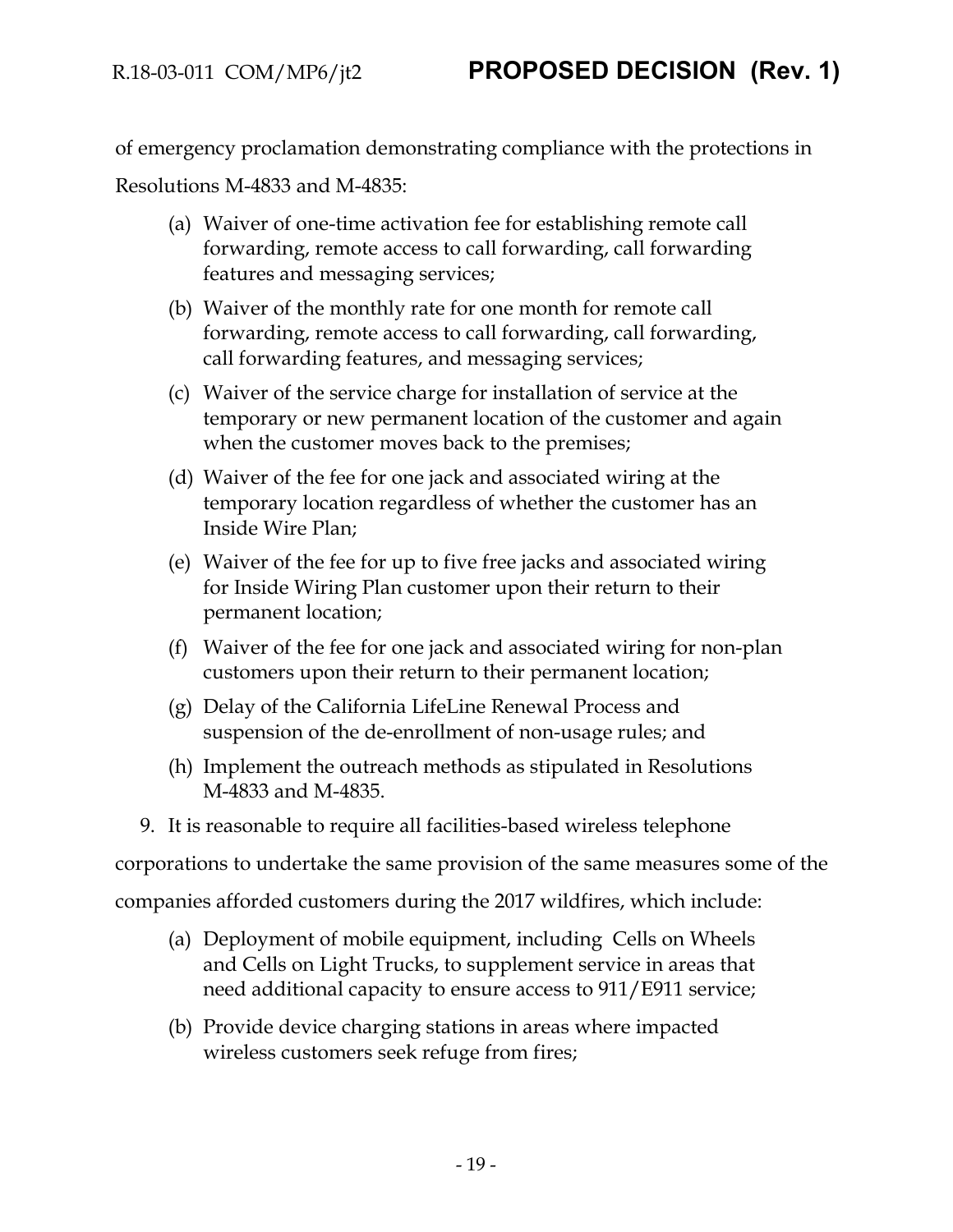- (c) Provide WiFi access in areas where impacted wireless customers seek refuge from fires;
- (d) Provide "loaner" mobile phones to impacted customers whose mobile phones are not accessible due to fires;

(e) The Commission urges wireless carriers to allow customers to defer or phase payment for coverage charges for data, talk, and text for defined periods time; and

(f) The Commission urges wireless carriers to extend payment dates for service for defined periods of time for impacted customers.

10. For some providers of wireless LifeLine service that are not facilities-based providers, we refer them to LifeLine rules.

11. It is reasonable to require the non-residentially-based communications service providers who provide access to E911 and/or LifeLine services to file a Tier 1 Advice Letter within 15 days of the Governor's state of emergency proclamation with the Commission's Communications Division demonstrating compliance with the protections stipulated in Resolutions M-4833 and M-4835.

12. The protections in Resolutions M-4833 and M-4835 shall apply to residential and non-residential (small business) water and sewer customers in areas pronounced by the Governor's Office within the affected service territory of the water and sewer companies under this Commission's jurisdiction.

13. It is reasonable to require the water and sewer companies under this Commission's jurisdiction to file a Tier 1 advice letter within 15 days of the Governor's state of emergency proclamation with the Commission's Water Division demonstrating compliance with the protections in Resolutions M-4833 and M-4835 stipulating: (a) activation of their CEMA; (b) make insurance claims on all costs and expenses incurred as a result of the fires, and credit insurance payments to their CEMA; (c) work cooperatively with affected customers to resolve unpaid bills, and minimize disconnections for nonpayment; (d) waive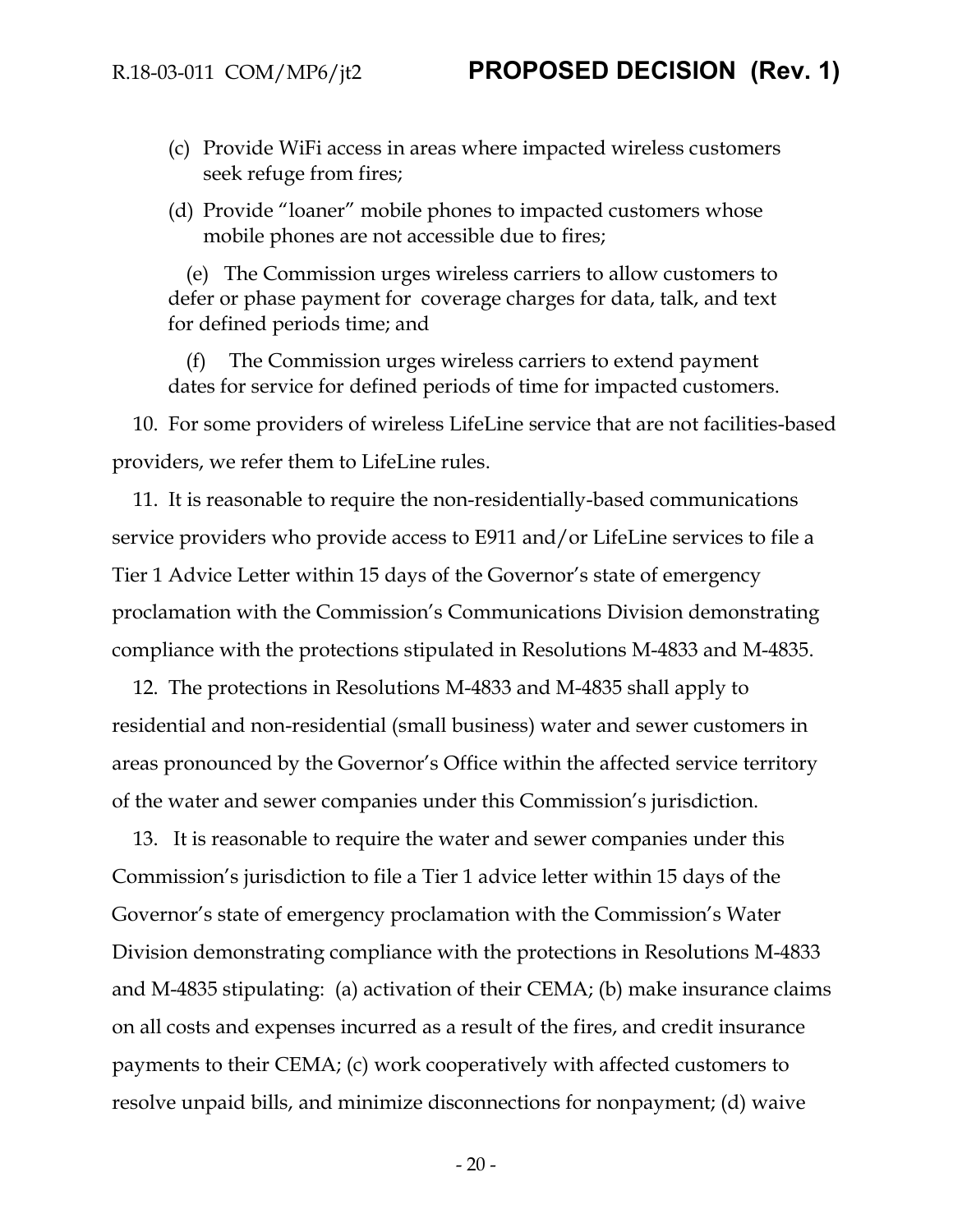reconnection or facilities fees for affected customers and suspend deposits for affected customers who must reconnect to the system; (e) provide reasonable payment options to affected customers; and (f) waive bills for victims who lost their homes or small businesses. Costs of lost revenues may be included in the appropriate CEMA account.

14. It is reasonable to encourage the utilities to undertake additional customer support initiatives under their own discretion, in addition to and complementary to the rules established here.

### **ORDER**

#### **IT IS ORDERED** that:

1. The Commission's adopted emergency customer protections in Resolutions M-4833 and M-4385 shall apply to affected areas in a state of emergency declared by the Governor's Office and shall remain in effect pursuant to the timelines established in Resolutions M-4833 and M-4835 or until there is full restoration of utility service. Nothing in this Decision bars or otherwise prohibits utilities from implementing their own disaster assistance programs to supplement these adopted emergency customer protections.

2. In the event the Governor of California declares a state of emergency because a disaster has either resulted in the loss or disruption of the delivery or receipt of utility service and/or resulted in the degradation of the quality of utility service: (1) Pacific Gas and Electric Company; (2) Southern California Edison Company; (3) San Diego Gas and Electric Company; (4) Southern California Gas Company; (5) PacifiCorp; (6) Liberty Utilities (CalPeco Electric LLC); (7) Bear Valley Electric Service (a division of Golden State Water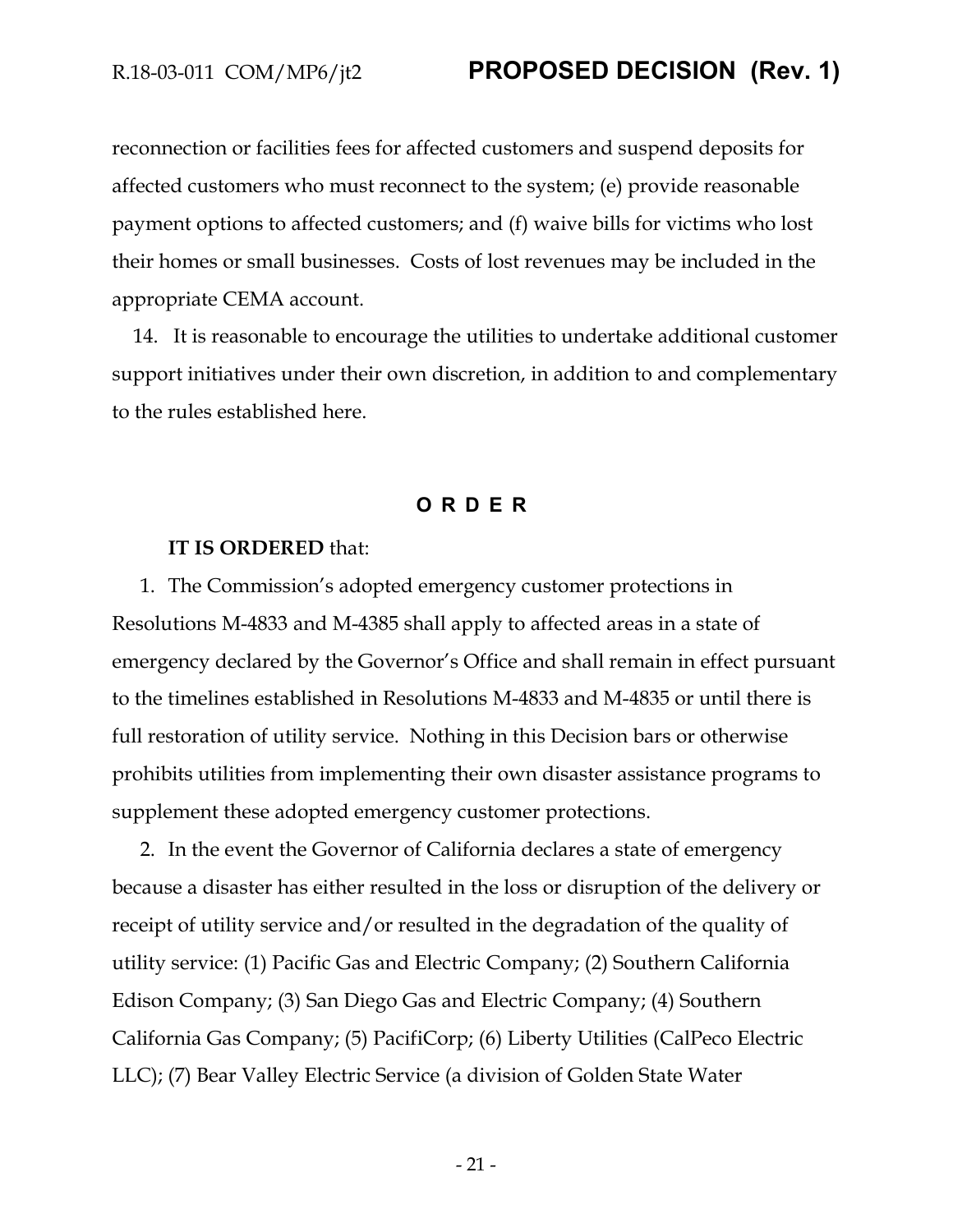Company); (8) Alpine Natural Gas, Inc.; (9) Southwest Gas Corporation; (10) West Coast Gas Company, Inc.; (11) Catalina Island Gas Services shall file a Tier 1 Advice Letter within 15 days of the Governor's state of emergency proclamation reporting compliance with Resolutions M-4833 and M-4835 pursuant to this Decision.

3. Pacific Gas and Electric Company, (2) Southern California Edison Company; (3) San Diego Gas and Electric Company, (4) Southern California Gas Company, (5) PacifiCorp, (6) Liberty Utilities (CalPeco Electric LLC), (7) Bear Valley Electric Service (a division of Golden State Water Company), (8) Alpine Natural Gas, Inc., (9) Southwest Gas Corporation, (10) West Coast Gas Company, Inc., and (11) Catalina Island Gas Services shall file a Tier 2 Advice letter no later than 30 days from the date of this decision stating that they have modified or implemented, as appropriate, their respective Emergency Customer Protections Memorandum Accounts (ECPMA) and to extend their applicability of those memorandum accounts to costs for implementing customer protections for all disasters where the Governor of California has declared a state of emergency and accordingly, state which tariff changes, if any and if necessary, pursuant to this Decision. Emergency Customer Protections Memorandum Account tariff language must specify that entries in the account will be segregated by qualifying event.

4. In the event the Governor of California declares a state of emergency because a disaster has either resulted in the loss or disruption of the delivery or receipt of utility service and/or resulted in the degradation of the quality of utility service, regulated water and sewer utilities shall file a Tier 1 advice letter within 15 days reporting compliance with Resolutions M-4833 and M-4835

- 22 -